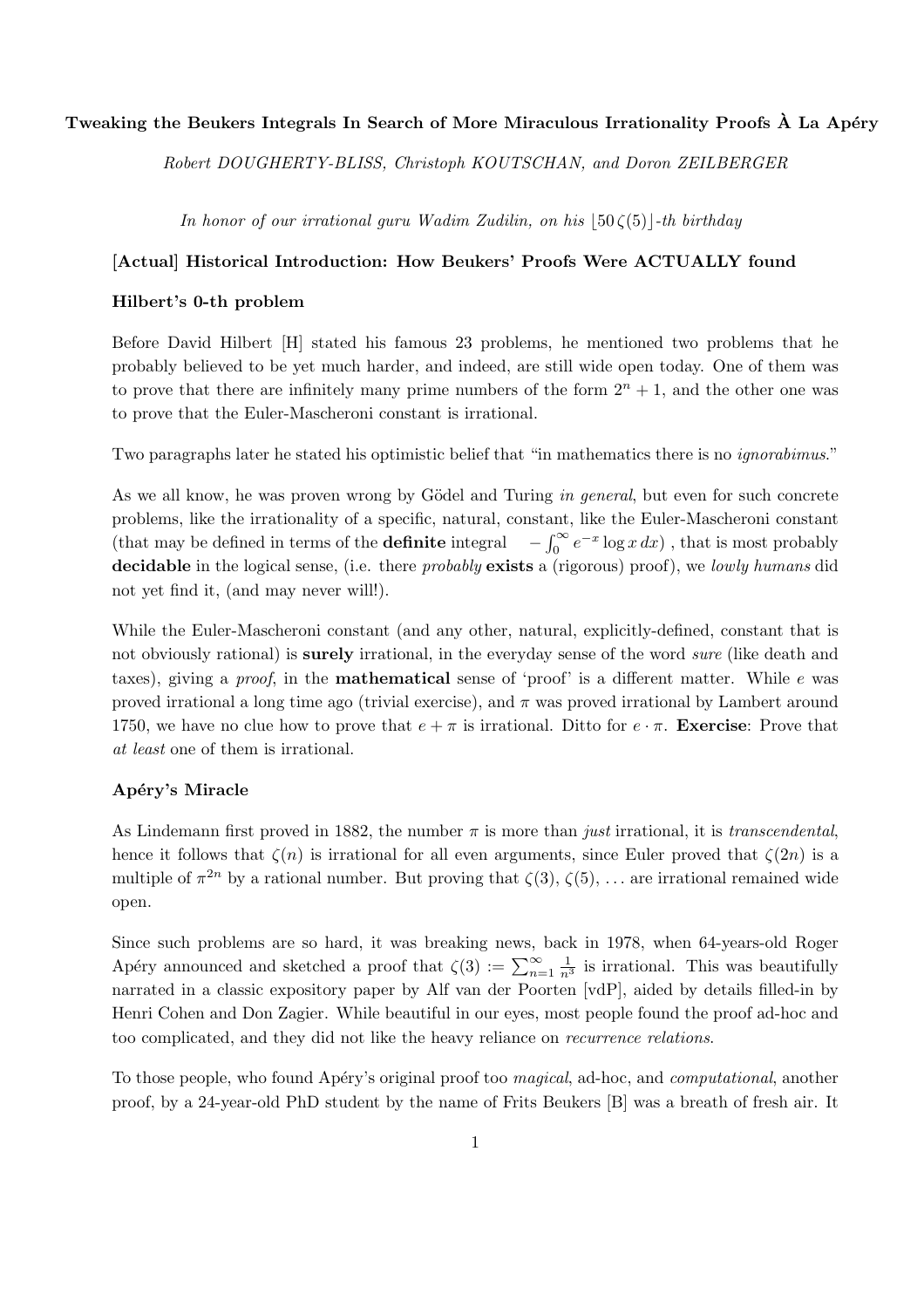was a marvelous *gem* in human-generated mathematics, and could be easily followed by a first-year student, using partial fractions and very easy estimates of a certain triple integral, namely

$$
\int_0^1 \int_0^1 \int_0^1 \frac{(x(1-x)y(1-y)z(1-z))^n}{(1-z+xyz)^{n+1}} dx dy dz .
$$

The general approach of Apéry of finding concrete sequences of integers  $a_n, b_n$  such that

$$
|\zeta(3)-\frac{a_n}{b_n}|<\frac{CONST}{b_n^{1+\delta}}
$$

,

(see below) for a **positive**  $\delta$  was still followed, but the details were much more palatable and *elegant* to the average mathematician in the street.

As a warmup, Beukers, like Apéry before him, gave a new proof of the already proved fact that  $\zeta(2) = \frac{\pi^2}{6}$  $\frac{1}{6}$  is irrational, using the double integral

$$
\int_0^1 \int_0^1 \frac{(x(1-x)y(1-y))^n}{(1-xy)^{n+1}} dx dy .
$$

Ironically, we will follow Beukers' lead, but heavily using recurrence relations, that will be the engine of our approach. Thus we will abandon the original raison  $d\hat{e}$ tre of Beukers' proof of getting rid of recurrences, and bring them back with a vengeance.

# [Alternative World] Historical Introduction: How Beukers's Proofs Could (and Should!) have been Discovered

Once upon a time, there was a precocious teenager, who was also a computer whiz, let's call him/her/it/they *Alex*. Alex just got a new laptop that had Maple, as a birthday present.

Alex typed, for no particular reason,

 $int(int(1/(1-x*y),x=0..1),y=0..1);$ 

and immediately got the answer:  $\frac{\pi^2}{6}$  $\frac{\tau^2}{6}$ . Then Alex was wondering about the sequence

$$
I(n) := \int_0^1 \int_0^1 \frac{(x(1-x)y(1-y))^n}{(1-xy)^{n+1}} dx dy .
$$

(why not, isn't it a natural thing to try out for a curious teenager?), and typed

 $I1:=n\rightarrow int(int1/(1-x*y)*(x*(1-x)*y*(1-y)/(1-x*y))**n,x=0..1),y=0..1);$ 

(I is reserved in Maple for  $\sqrt{-1}$ , so Alex needed to use I1),

and looked at the first ten values by typing: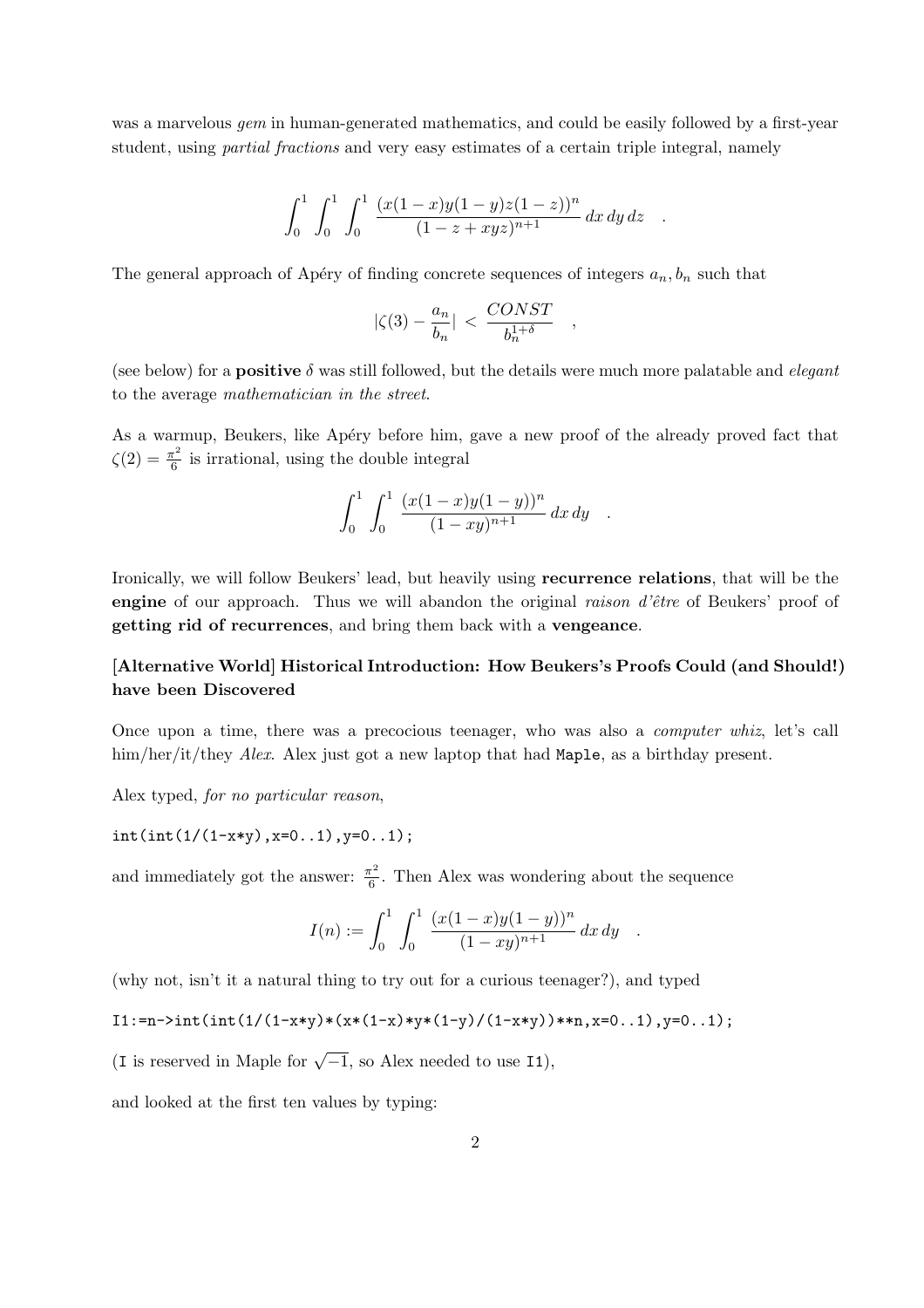# $L:=[seq(I1(i), i=1..10)]$ ;

getting after a few seconds

|                                                                                               |               | $[5 - \frac{\pi^2}{2}, - \frac{125}{4} + \frac{19\,\pi^2}{6}, \frac{8705}{36} - \frac{49\,\pi^2}{2}, - \frac{32925}{16} + \frac{417\,\pi^2}{2}$ |            |
|-----------------------------------------------------------------------------------------------|---------------|-------------------------------------------------------------------------------------------------------------------------------------------------|------------|
| 720                                                                                           | $2^{\prime}$  | 13327519 3751 $\pi^2$ 124308457 104959 $\pi^2$<br>720                                                                                           | $-6$       |
| 11760                                                                                         | $\mathcal{D}$ | $19427741063$ $334769 \pi^2$ $2273486234953$ $9793891 \pi^2$<br>141120                                                                          | $\epsilon$ |
| $202482451324891 \quad 32306251\,\pi^2 \quad 2758128511985 \quad 323445423\,\pi^2$<br>1270080 |               | 1728                                                                                                                                            |            |

Alex immediately noticed that, at least for  $n \leq 10$ ,

$$
I(n) = a_n - b_n \frac{\pi^2}{6} \quad ,
$$

for some integers  $b_n$  and some rational numbers  $a_n$ . By taking evalf(L), Alex also noticed that  $I(n)$  get smaller and smaller. Knowing that Maple could not be trusted with floating point calculations (unless you change the value of Digits from its default, to something higher, say, in this case Digits:=30), that they get smaller and smaller. Typing 'evalf $(L,30)$ '', Alex got:

[0.06519779945532069058275450006, 0.0037472701163022929758881663,

0.000247728866269394110526059, 0.00001762713127202699137347,

0.0000013124634659314676853, 0.000000100776323486001254,

0.00000000791212964371946, 0.0000000006317437711206,

 $5.1111100706 \times 10^{-11}, 4.17922459 \times 10^{-12}$ ].

Alex realized that  $I(n)$  seems to go to zero fairly fast, and since  $I(10)/I(9)$  and  $I(9)/I(8)$  were pretty close, Alex conjectured that the limit of  $I(n)/I(n-1)$  tends to a certain constant. But ten data points do not suffice!

When Alex tried to find the first 2000 terms, Maple got slower and slower. Then Alex asked Alexa, the famous robot,

Alexa: how do I compute many terms of the sequence  $I(n)$  given by that double-integral?

and Alexa replied:

Go to Doron Zeilberger's web-site and download the amazing program

https://sites.math.rutgers.edu/~zeilberg/tokhniot/MultiAlmkvistZeilberger.txt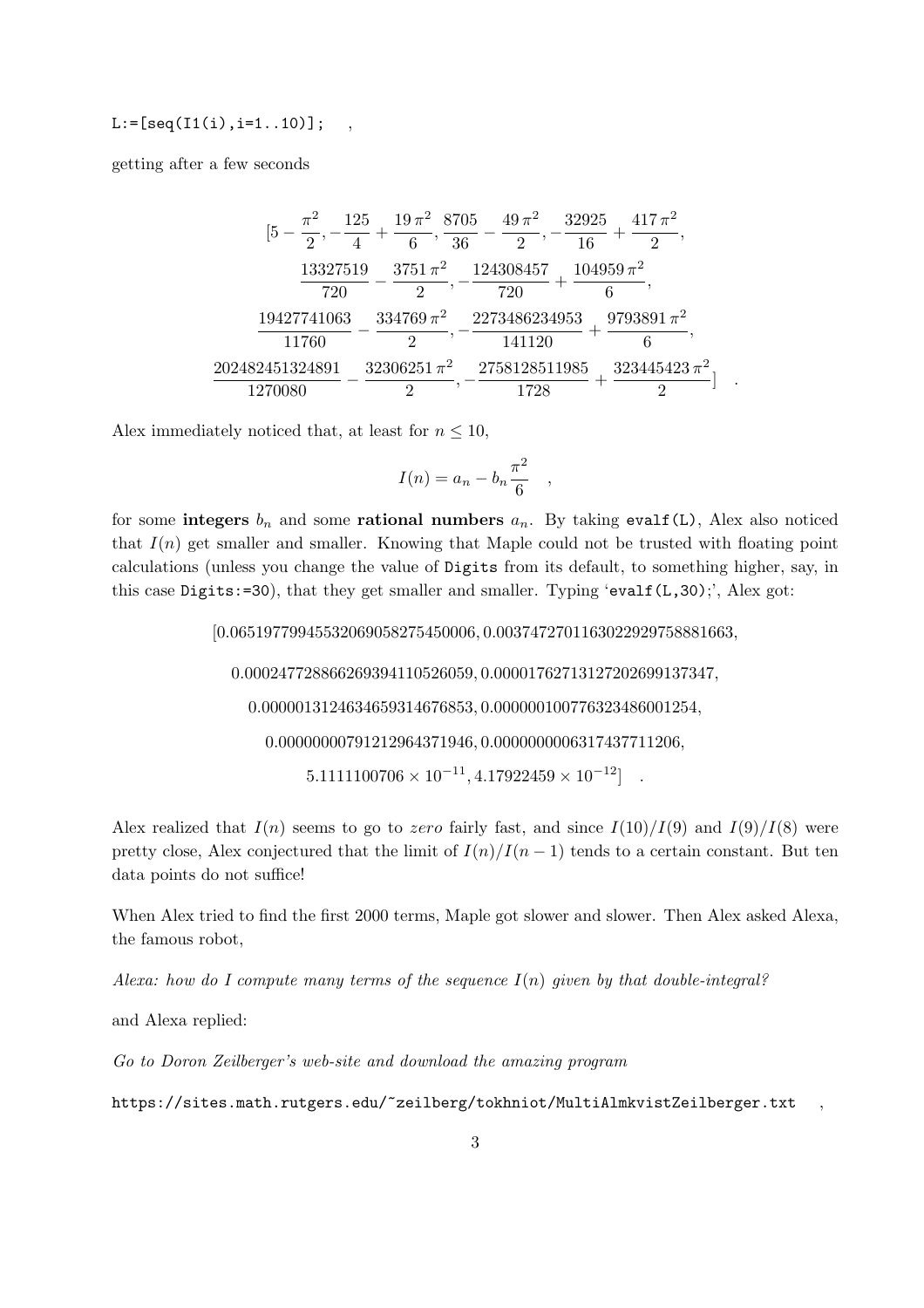that accompanied the article [ApaZ]. Typing

$$
MAX(1,1/(1-x*y),x*(1-x)*y*(1-y)/(1-x*y), [x,y], n,N, {}})[1];
$$

immediately gave a recurrence satisfied by  $I(n)$ 

$$
I(n) = -\frac{(11 n^2 - 11 n + 3)}{n^2} \cdot I(n-1) + \frac{(n-1)^2}{n^2} \cdot I(n-2)
$$

Using this recurrence, Alex easily computed the first 2000 terms, using the following Maple one-liner (calling the sequence defined by the recurrence  $I2(n)$ ):

I2:=proc(n) option remember: if n=0 then Pi\*\*2/6 elif n=1 then 5-Pi\*\*2/2 else -(11\*n\*\*2-  $11*n+3)/n**2*I2(n-1)+(n-1)**2/n**2*I2(n-2):fi: end:$ 

and found out that indeed  $I(n)/I(n-1)$  tends to a limit, about 0.09016994. Writing

$$
I(n) = a_n - b_n \frac{\pi^2}{6}
$$

and realizing that  $I(n)$  is small, Alex found terrific **rational approximations** to  $\frac{\pi^2}{6}$  $\frac{1}{6}, a_n/b_n,$ that after **clearing denominators** can be written as  $a'_n/b'_n$  where now **both** numerator  $a'_n$  and denominator  $b'_n$  are **integers**.

$$
\frac{\pi^2}{6} \approx \frac{a'_n}{b'_n}
$$

.

,

Alex also noticed that for all  $n \text{ up to } 2000$ , for some constant  $C$ ,

$$
|\frac{\pi^2}{6}-\frac{a_n'}{b_n'}|\leq \frac{C}{(b_n')^{1+\delta}}
$$

where  $\delta$  is roughly 0.09215925467. Then Alex concluded that this proves that  $\frac{\pi^2}{6}$  $\frac{5}{6}$  is irrational, since if it were rational the left side would have been  $\geq \frac{C_1}{b'_n}$ , for some constant  $C_1$ . Of course, some details would still need to be filled-in, but that was not too hard.

#### The General Strategy

Let's follow Alex's lead. (Of course our fictional Alex owes a lot to the real Beukers and also to Alladi and Robinson [AR]).

Start with a constant, let's call it  $C$ , given by an explicit integral

$$
\int_0^1 K(x) \, dx \quad ,
$$

for some integrand  $K(x)$ , or, more generally, a d-dimensional integral

$$
\int_0^1 \ldots \int_0^1 K(x_1,\ldots,x_k) dx_1 \ldots dx_k .
$$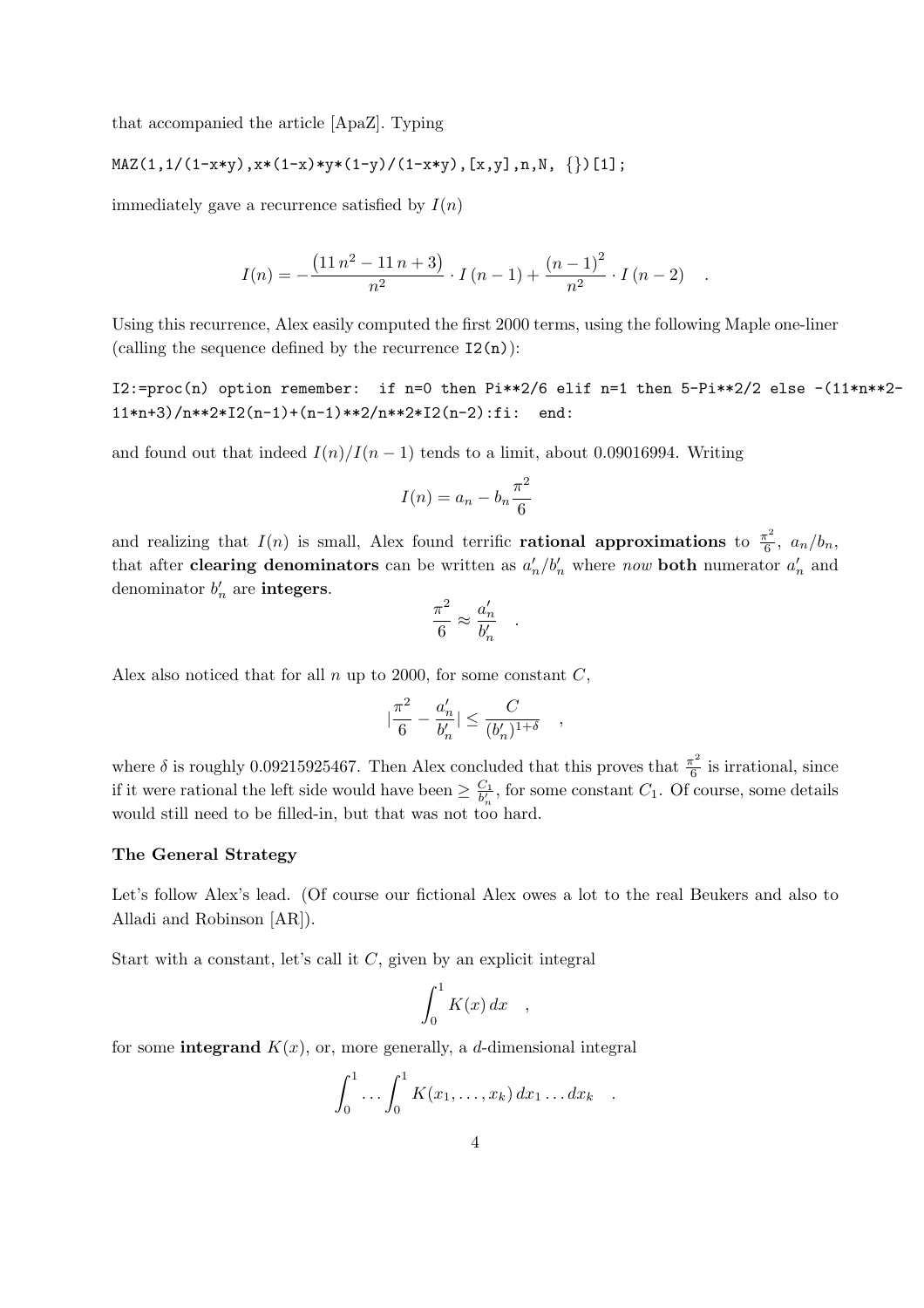Our goal in life is to prove that  $C$  is irrational. Of course  $C$  may turn out to be rational (that happens!), or more likely, an algebraic number, or expressible in terms of a logarithm of an algebraic number, for which, there already exist irrationality proofs (albeit not always effective ones). But who knows? Maybe this constant has never been proved irrational, and if it will happen to be famous (e.g. Catalan's constant, or  $\zeta(5)$ , or the Euler-Mascheroni constant mentioned above), we will be famous too. But even if it is a nameless constant, it is still extremely interesting, if it is the first irrationality proof, since these proofs are so hard, witness that, in spite of great efforts by experts like Wadim Zudilin, the proofs of these are still wide open.

In this article we will present numerous candidates. Our proofs of irrationality are modulo a 'divisibility lemma' (see below), that we are sure that someone like Wadim Zudilin, to whom this paper is dedicated, can fill-in. Our only doubts are whether these constants are not already proved to be irrational because they happen to be algebraic (probably not, since Maple was unable to identify them), or more complicated numbers (like logarithms of algebraic numbers). Recall that Maple's identify can't (yet) identify everything that God can.

Following Beukers and Alladi-Robinson, we introduce a sequence of integrals, parameterized by a non-negative integer n

$$
I(n) = \int_0^1 K(x) (x(1-x)K(x))^n dx ,
$$

and analogously for multiple integrals, or more generally

$$
I(n) = \int_0^1 K(x) (x(1-x)S(x))^n dx ,
$$

for another function  $S(x)$ . Of course  $I(0) = C$ , our constant that we want to prove irrational.

It so happens that for a wide class of functions  $K(x)$ ,  $S(x)$ , (for single or multivariable x) using the Holonomic ansatz [Ze1], and implemented (for the single-variable case) in [AlZ], and for the multi-variable case in [ApZ], and much more efficiently in [K], there exists a linear recurrence equation with polynomial coefficients, that can be actually computed (always in theory, but also often in practice, unless the dimension is high). In other words we can find a positive integer L, the **order** of the recurrence, and **polynomials**  $p_0(n), p_1(n), \ldots, p_L(n)$ , such that

$$
p_0(n)I(n) + p_1(n)I(n+1) + \ldots + p_L(n)I(n+L) = 0.
$$

If we are lucky (and all the cases in this paper fall into this case) the order  $L$  is 2. Furthermore, it would be evident in all the examples in this paper that  $p_0(n), p_1(n), p_2(n)$  can be taken to have integer coefficients.

Another 'miracle' that happens in all the examples in this paper is that  $I(0)$  and  $I(1)$  are rationallyrelated, i.e. there exist integers  $c_0, c_1, c_2$  such that

$$
c_0 I(0) + c_1 I(1) = c_2 ,
$$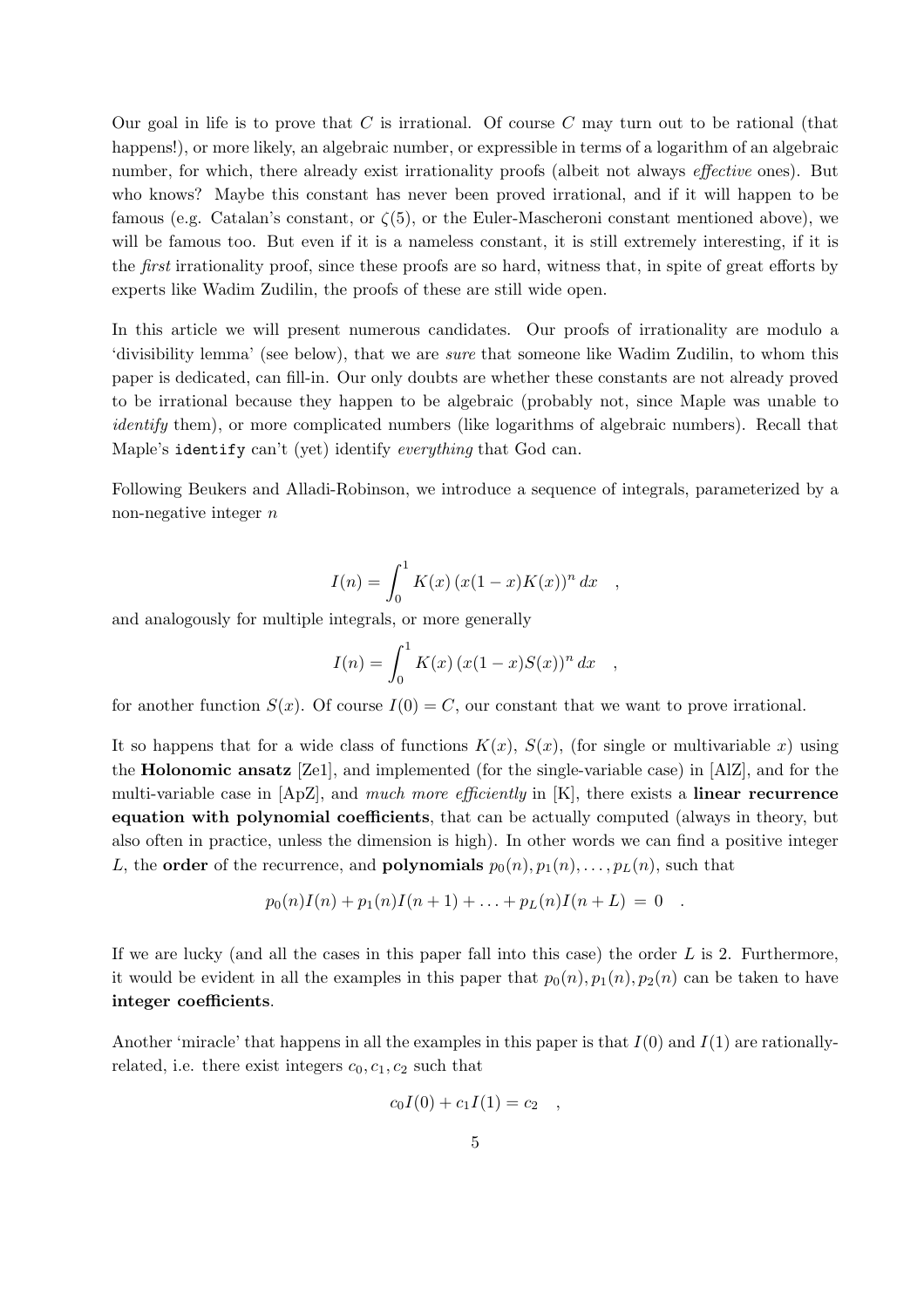that our computers can easily find.

It then follows, by induction, that one can write

$$
I(n) = b_n C - a_n ,
$$

for some sequences of **rational numbers**  $\{a_n\}$  and  $\{b_n\}$  that both satisfy the same recurrence as  $I(n).$ 

Either using trivial bounds on the integral, or using the so-called Poincaré lemma (see, e.g. [vdP], [ZeZu1],[ZeZu2]) it turns out that

$$
a_n = \Omega(\alpha^n) \quad , \quad b_n = \Omega(\alpha^n) \quad ,
$$

for some constant  $\alpha > 1$ , and

$$
|I(n)| = \Omega(\frac{1}{\beta^n}) \quad ,
$$

for some constant  $\beta > 1$ .

[Please note that we use  $\Omega$  in a looser-than-usual sense, for us  $x(n) = \Omega(\alpha^n)$  means that  $\lim_{n\to\infty} \frac{\log x(n)}{n}$ α.]

In the tweaks of Beukers' integrals for  $\zeta(2)$  and  $\zeta(3)$  coming up later,  $\alpha$  and  $\beta$  are equal, but in the tweaks of the Alladi-Robinson integrals,  $\alpha$  is usually different than  $\beta$ .

It follows that

$$
|C - \frac{a_n}{b_n}| = \Omega(\frac{1}{(\alpha \beta)^n}) \quad .
$$

Note that  $a_n$ , and  $b_n$  are, usually, **not** integers, but rather *rational numbers* (In the original Beukers/Apéry cases, the  $b_n$  were integers, but the  $a_n$  were not, in the more general cases in this article, usually neither of them are integers).

It so happens, in all the cases that we discovered, that there exists another sequence of rational numbers  $E(n)$  such that

 $a'_n := a_n E(n)$ ,  $b'_n := b_n E(n)$ ,

are always integers, and, of course  $gcd(a'_n, b'_n) = 1$ . We call  $E(n)$  the integer-ating factor.

In some cases we were able to conjecture  $E(n)$  exactly, in terms of products of primes satisfying certain conditions (see below), but in other cases we can only conjecture that such an explicitlydescribable sequence exists.

In either case there exists a real number, that sometimes can be described exactly, and other times only estimated, let's call it  $\nu$ , such that

$$
\lim_{n \to \infty} \frac{\log E(n)}{n} = \nu \quad ,
$$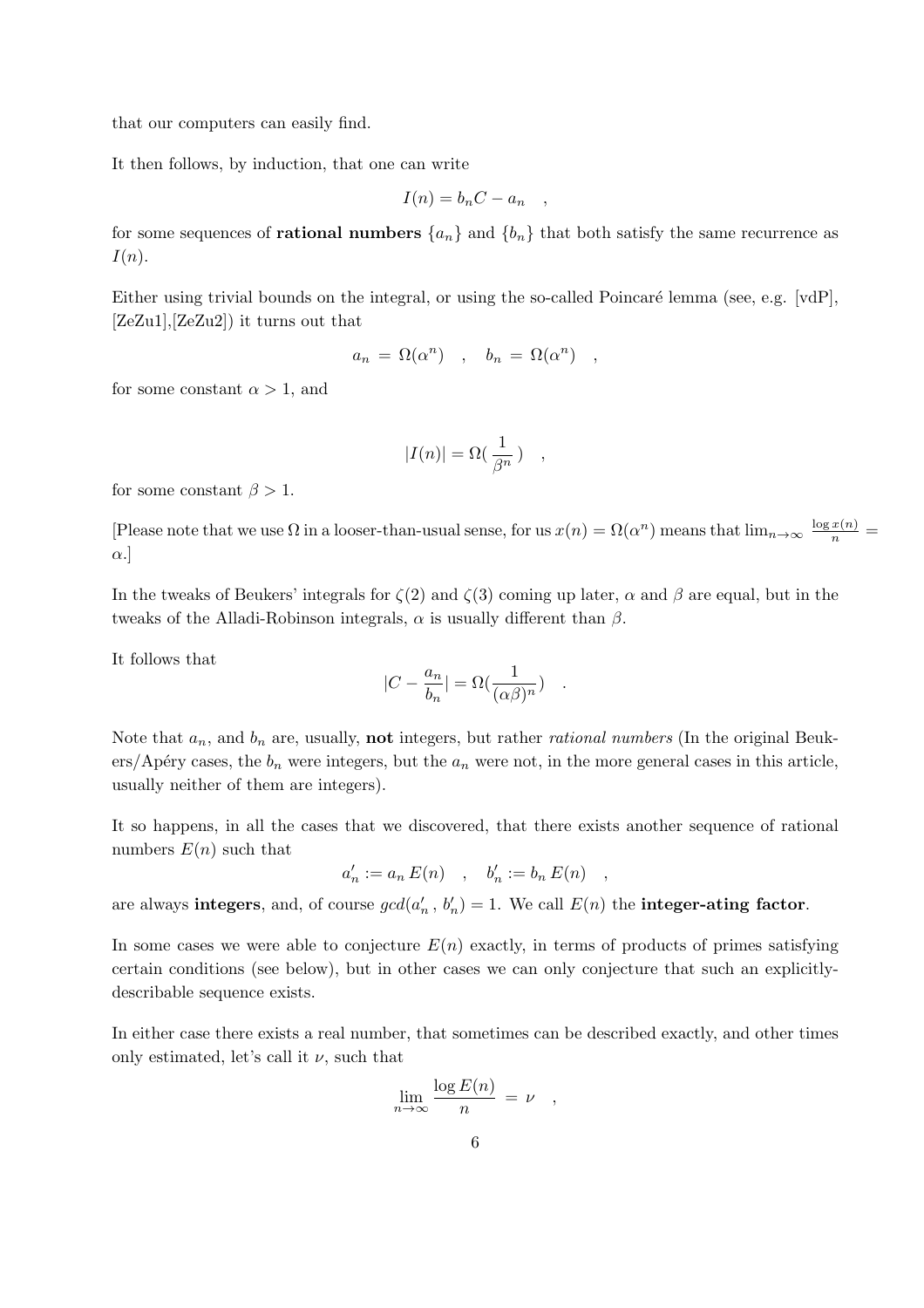or, in our notation,  $E(n) = \Omega(e^{n\nu})$ .

Since we have

$$
|C - \frac{a'_n}{b'_n}| = \Omega(\frac{1}{(\alpha \beta)^n}) \quad ,
$$

where  $b'_n = \Omega(e^{\nu n} \alpha^n)$ . We need a **positive**  $\delta$  such that

$$
(e^{\nu n} \alpha^n)^{1+\delta} = (\alpha \beta)^n
$$

.

.

.

Taking  $log$  (and dividing by  $n)$ ) we have

$$
(\nu + \log \alpha)(1 + \delta) = \log \alpha + \log \beta \quad ,
$$

giving

$$
\delta = \frac{\log \beta - \nu}{\log \alpha + \nu}
$$

If we are *lucky*, and  $\log \beta > \nu$ , then we have  $\delta > 0$ , and an irrationality proof!, Yea! We also, at the same time, determined an irrationality measure (see [vdP])

$$
1 + \frac{1}{\delta} = \frac{\log \alpha + \log \beta}{\log \beta - \nu}
$$

If we are *unlucky*, and  $\delta < 0$ , it is still an exponentially fast way to compute our constant C to any desired accuracy.

Summarizing: For each specific constant defined by a definite integral, we need to exhibit

• A second-oder recurrence equation for the numerator and denominator sequence  $a_n$  and  $b_n$  that feature in  $I(n) = b_n C - a_n$ .

- The *initial conditions*  $a_0, a_1, b_0, b_1$  enabling a very fast computation of many terms of  $a_n, b_n$ .
- The constants  $\alpha$  and  $\beta$

• Exhibit a conjectured **integer-ating factor**  $E(n)$ , or else conjecture that one exists, and find, or estimate (respectively),  $\nu := \lim_{n \to \infty} \frac{\log E(n)}{n}$  $\frac{\mu(n)}{n}$ .

• Verify that  $\beta > e^{\nu}$  and get (potentially) famous.

## The Three Classical Cases

 $log 2$  ([AR])

$$
C = \int_0^1 \frac{1}{1+x} dx = \log 2
$$
  

$$
I(n) = \int_0^1 \frac{(x(1-x))^n}{(1+x)^{n+1}} dx
$$
.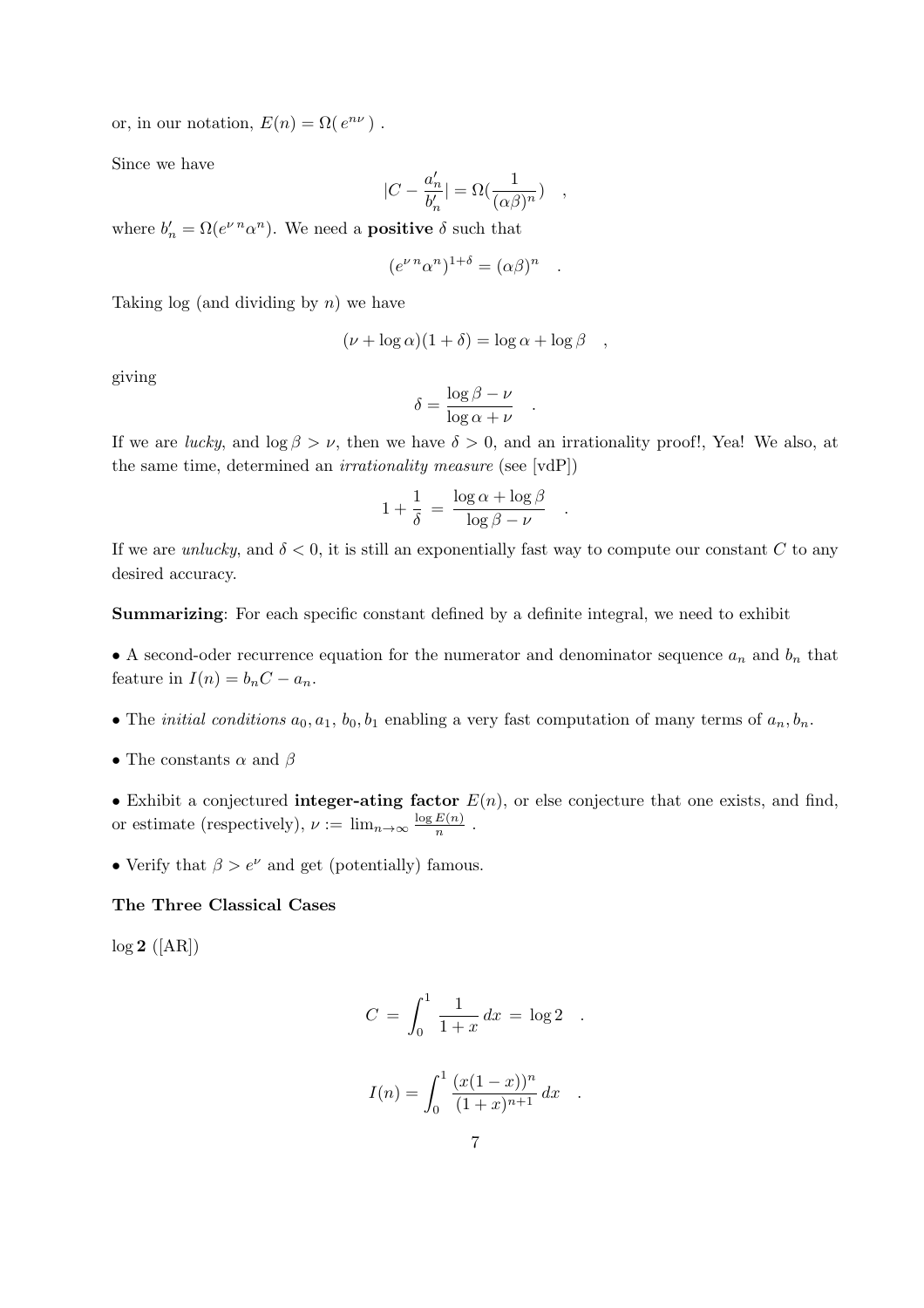Recurrence:

$$
(n+1) X (n) + (-6n-9) X (n+1) + (n+2) X (n+2) = 0.
$$

$$
\alpha = \beta = 3 + 2\sqrt{2} .
$$

Initial conditions

$$
a_0 = 0 \, , \, a_1 = 2 \quad ; \quad b_0 = 1 \, , \, b_1 = 3 \quad .
$$

**Integer-ating factor**  $E(n) = lcm(1...n), \nu = 1.$ 

$$
\delta = \frac{\log \beta - \nu}{\log \alpha + \nu} = \frac{\log \beta - 1}{\log \alpha + 1} = \frac{\log(3 + 2\sqrt{2}) - 1}{\log(3 + 2\sqrt{2}) + 1} = 0.276082871862633587
$$

Implied irrationality measure:  $1 + 1/\delta = 4.622100832454231334...$ 

 $\zeta(2)$  ([B])

$$
C = \int_0^1 \int_0^1 \frac{1}{1 - xy} dx dy = \zeta(2) .
$$
  

$$
I(n) = \int_0^1 \int_0^1 \frac{(x(1 - x)y(1 - y))^n}{(1 - xy)^{n+1}} dx dy .
$$

Recurrence:

$$
-(1+n)^{2} X(n) + (11 n^{2} + 33 n + 25) X(n+1) + (2+n)^{2} X(n+2) = 0.
$$

$$
\alpha = \beta = \frac{11}{2} + \frac{5\sqrt{5}}{2} .
$$

Initial conditions

$$
a_0 = 0
$$
,  $a_1 = -5$ ;  $b_0 = 1$ ,  $b_1 = -3$ .

**Integer-ating factor**  $E(n) = lcm(1...n)^2$ ,  $\nu = 2$ .

$$
\delta = \frac{\log \beta - \nu}{\log \alpha + \nu} = \frac{\log \beta - 2}{\log \alpha + 2} = \frac{\log(11/2 + 5\sqrt{5}/2) - 2}{\log(11/2 + 5\sqrt{5}/2) + 2} = 0.09215925473323...
$$

Implied irrationality measure:  $1 + 1/\delta = 11.8507821910523426959528...$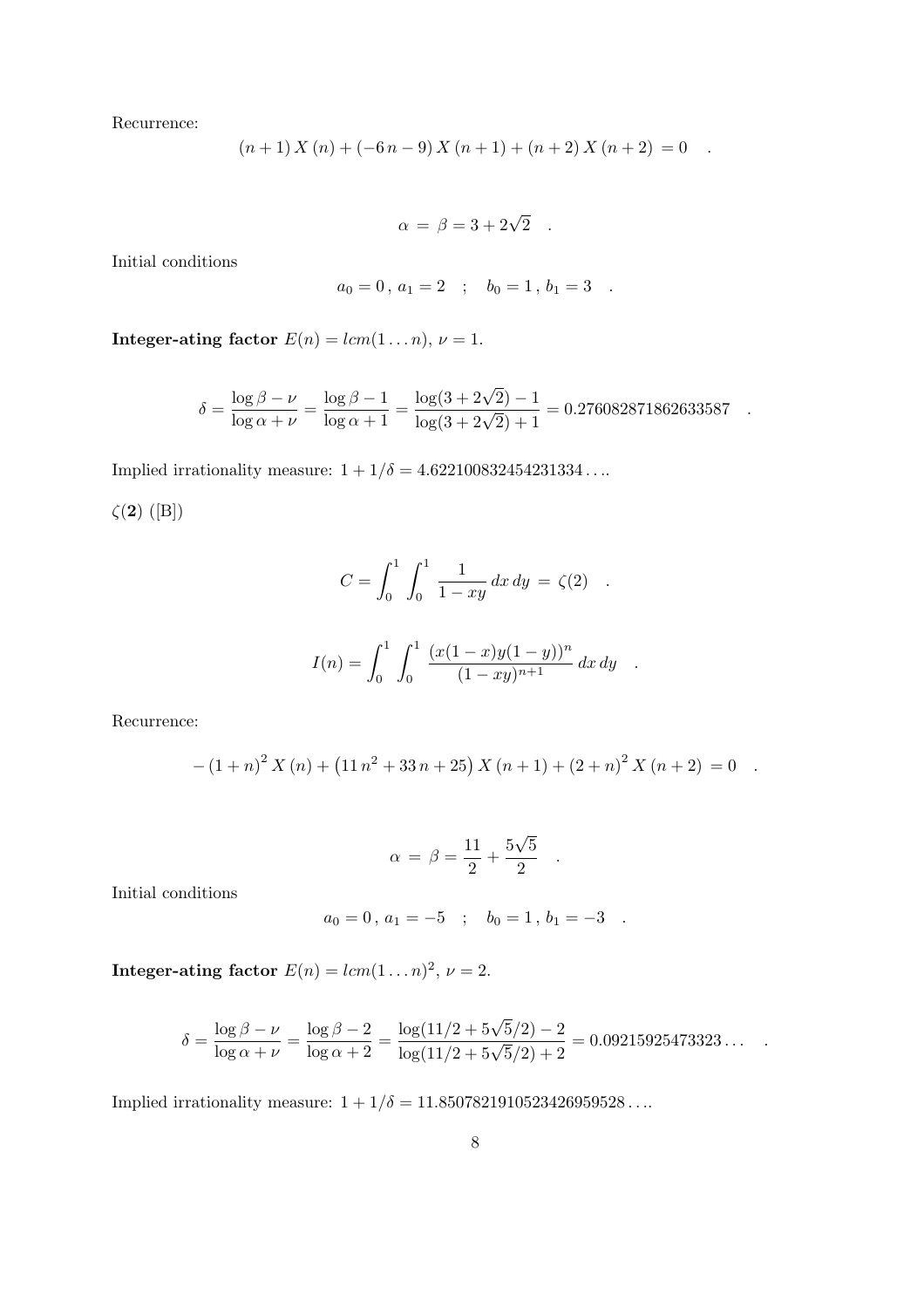$\zeta(3)$  ([B])

$$
C = \int_0^1 \int_0^1 \int_0^1 \frac{1}{1 - z + xyz} dx dy dz = \zeta(3) .
$$
  

$$
I(n) = \int_0^1 \int_0^1 \int_0^1 \frac{(x(1-x)y(1-y)z(1-z))^n}{(1 - z + xyz)^{n+1}} dx dy dz .
$$

Recurrence:

$$
(1+n)^{3} X(n) - (2n+3) (17n^{2} + 51n + 39) X(n+1) + (n+2)^{3} X(n+2) = 0.
$$

$$
\alpha = \beta = 17 + 12\sqrt{2} \quad .
$$

Initial conditions

$$
a_0 = 0, a_1 = 12 \quad ; \quad b_0 = 1, b_1 = 5 \quad .
$$

Integer-ating factor  $E(n) = lcm(1...n)^3$ ,  $\nu = 3$ .

$$
\delta = \frac{\log \beta - \nu}{\log \alpha + \nu} = \frac{\log \beta - 3}{\log \alpha + 3} = \frac{\log(17 + 12\sqrt{2}) - 3}{\log(17 + 12\sqrt{2}) + 3} = 0.080529431189061685186\dots
$$

Implied irrationality measure:  $1 + 1/\delta = 13.41782023335376578458...$ 

# Accompanying Maple packages

This article is accompanied by three Maple packages, GenBeukersLog.txt, GenBeukersZeta2.txt, GenBeukersZeta3.txt all freely available from the front of this masterpiece

### https://sites.math.rutgers.edu/~zeilberg/mamarim/mamarimhtml/beukers.html ,

where one can find ample sample input and output files, that readers are welcome to extend.

# Zudilin's Tweak of the Beukers  $\zeta(2)$  integral to get the Catalan constant

The inspiration for our tweaks came from Wadim Zudilin's brilliant discovery [Zu1] that the famous Catalan constant, that may be defined by the innocent-looking alternating series of the reciprocals of the odd perfect-squares

$$
C := 1 - \frac{1}{3^2} + \frac{1}{5^2} - \frac{1}{7^2} + \dots = \sum_{n=0}^{\infty} \frac{(-1)^n}{(2n+1)^2}
$$

,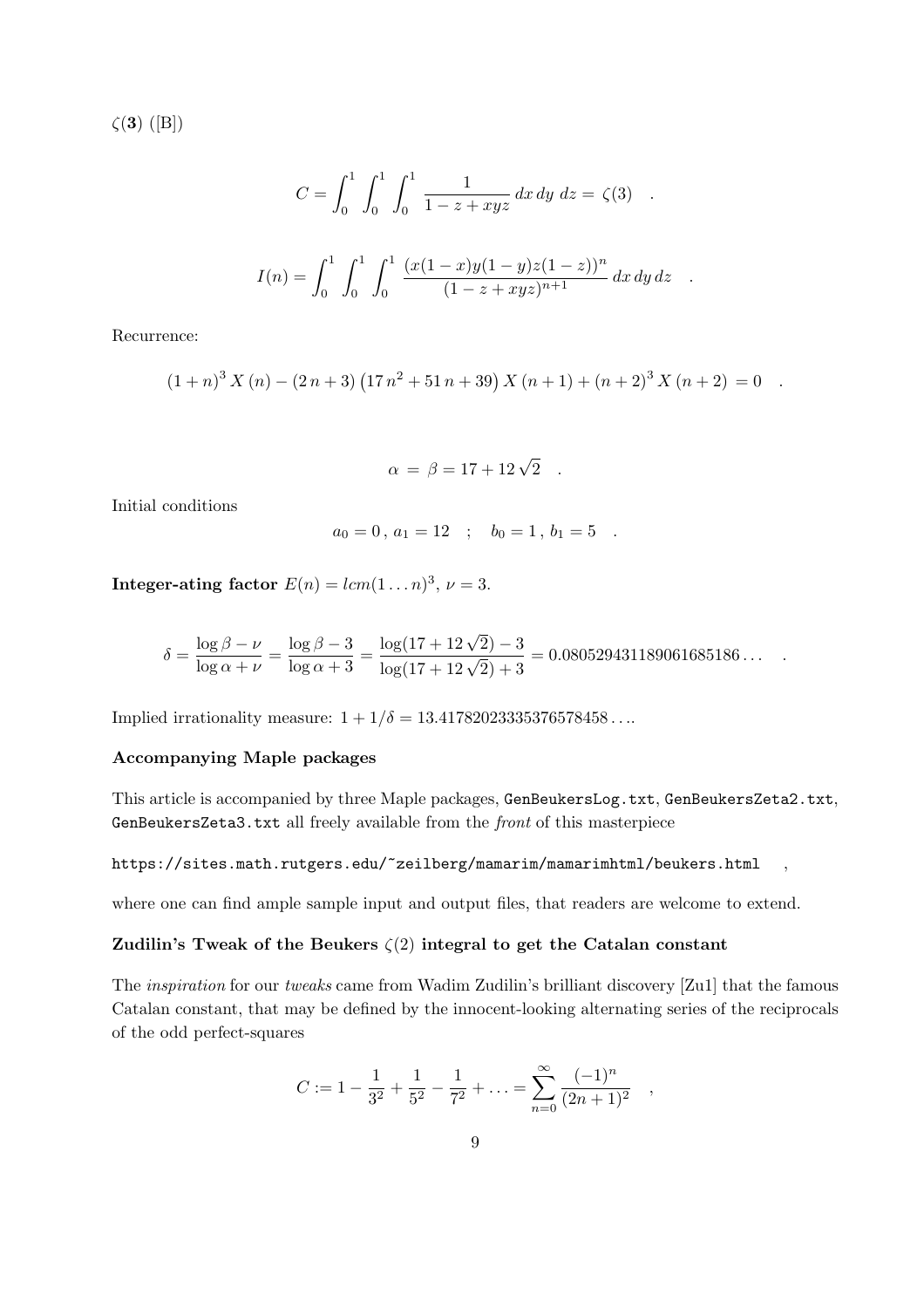can be written as the double integral

$$
\frac{1}{8} \int_0^1 \int_0^1 \frac{x^{-\frac{1}{2}}(1-y)^{-\frac{1}{2}}}{1-xy} dx dy .
$$

This lead him to consider the sequence of Beukers-type double-integrals

$$
I(n) = \int_0^1 \int_0^1 \frac{x^{-\frac{1}{2}}(1-y)^{-\frac{1}{2}}}{1-xy} \cdot \left(\frac{x(1-x)y(1-y)}{1-xy}\right)^n dx dy.
$$

Using the Zeilberger algorithm, Zudilin derived a three term recurrence for  $I(n)$  leading to good diophantine approximations to the Catalan constant, alas not good enough to prove irrationality. This was elaborated and extended by Yu. V. Nesterenko [N]. See also [Zu2].

Using the multivariable Almkvist-Zeilberger algorithm we can derive the recurrence much faster. Using Koutschan's package [K], it is yet faster.

#### Our Tweaks

Inspired by Zudilin's Beukers-like integral for the Catalan constant, we decided to use our efficient tools for quickly manufacturing recurrences.

We systematically investigated the following families.

## Generalizing the Alladi-Robinson-Like Integral for log 2

Alladi and Robinson [AR] gave a Beukers-style new proof of the irrationality of log 2 using the elementary fact that

$$
\log 2 = \int_0^1 \frac{1}{1+x} \, dx \quad ,
$$

and more generally,

$$
\frac{1}{c}\,\log(1+c) \,=\, \int_0^1\,\frac{1}{1+cx}\,dx \quad .
$$

They used the sequence of integrals

$$
I(n) := \int_0^1 \frac{1}{1+cx} \left(\frac{x(1-x)}{1+cx}\right)^n dx ,
$$

and proved that for a wide range of choices of rational  $c$ , this leads to irrationality proofs and irrationality measures (see also [ZeZu1]).

Our generalized version is the three-parameter family of constants

$$
I_1(a, b, c) := \frac{1}{B(1 + a, 1 + b)} \int_0^1 \frac{x^a (1 - x)^b}{1 + cx} dx
$$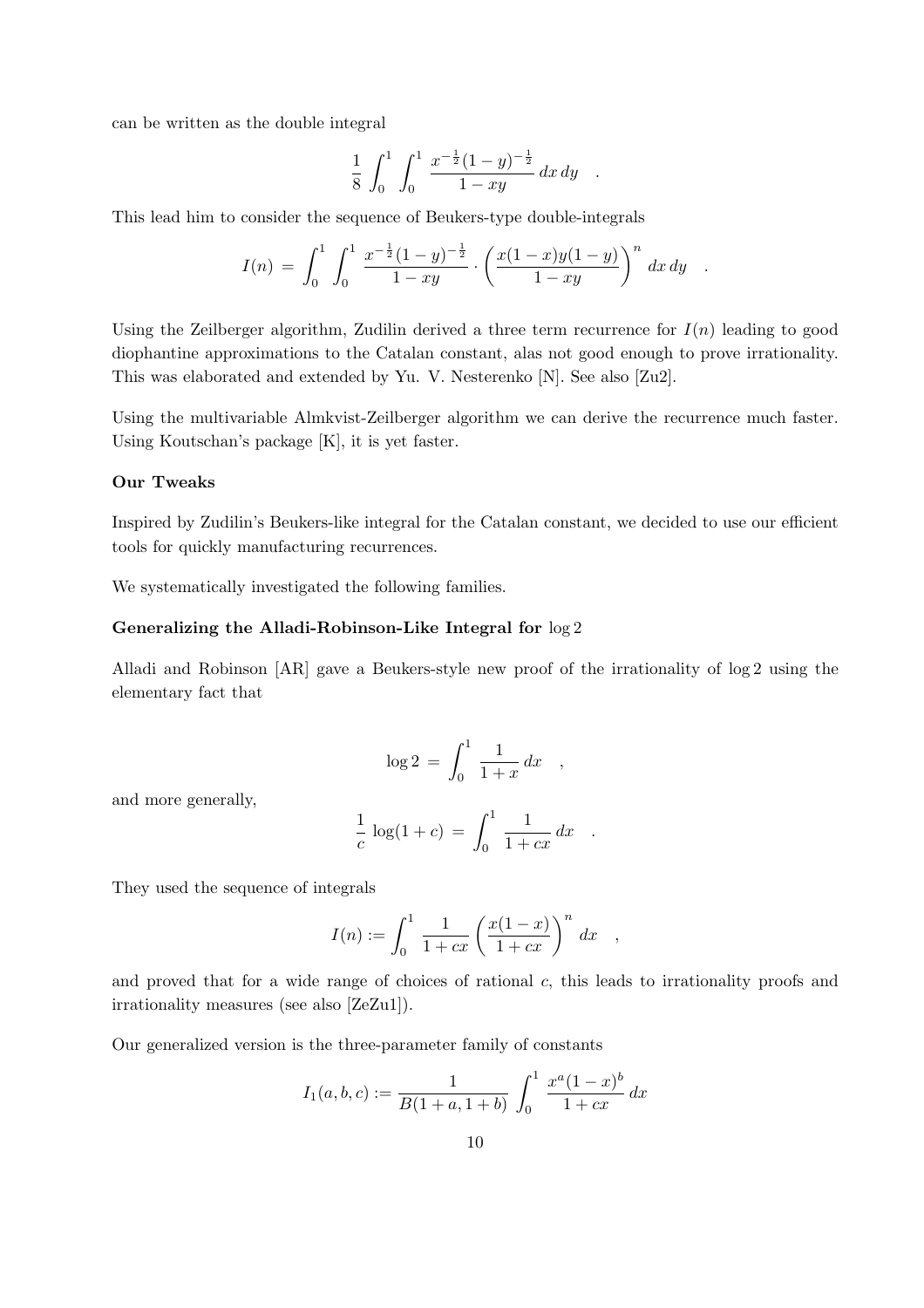that is easily seen to equal  ${}_2F_1(1, a+1; a+b+2; -c)$ .

We use the sequence of integrals

$$
I_1(a,b,c)(n) := \frac{1}{B(1+a,1+b)} \int_0^1 \frac{x^a(1-x)^b}{1+cx} \cdot \left(\frac{x(1-x)}{1+cx}\right)^n dx .
$$

Using the (original!) Almkvist-Zeilberger algorithm [AlZ], implemented in the Maple package

https://sites.math.rutgers.edu/~zeilberg/tokhniot/EKHAD.txt

we immediately get a second-order recurrence that can be gotten by typing ' $OpeL(a,b,c,n,N)$ ;' in the Maple package

#### https://sites.math.rutgers.edu/~zeilberg/tokhniot/GenBeukersLog.txt .

This enabled us to conduct a systematic search, and we found many cases of  $_2F_1$  evaluations that lead to irrationality proofs, i.e. for which the  $\delta$  mentioned above is **positive**. Many of them turned out to be (conjecturally) expressible in terms of algebraic numbers and/or logarithms of rational numbers, hence proving them irrational is not that exciting, but we have quite a few not-yet-identified (and inequivalent) cases. See the output file

#### https://sites.math.rutgers.edu/~zeilberg/tokhniot/oGenBeukersLog1.txt

for many examples. Whenever Maple was able to (conjecturally) identify the constants explicitly, it is mentioned. If nothing is mentioned then these are potentially explicit constants, expressible as a hypergeometric series  ${}_2F_1$ , for which this would be the **first** irrationality proof, once the details are filled-in.

We also considered the four-parameter family of constants

$$
I'_1(a,b,c,d) := \frac{\int_0^1 \frac{x^a(1-x)^b}{(1+cx)^{d+1}} dx}{\int_0^1 \frac{x^a(1-x)^b}{(1+cx)^d} dx} ,
$$

and, using the more general recurrence, also obtained using the Almkvist-Zeilberger algorithm (to see it type ' $\mathsf{Opelg}(a,b,c,d,n,Sn)$ ; in GenBeukersLog.txt), found many candidates for irrationality proofs that Maple was unable to identify. See the output file

https://sites.math.rutgers.edu/~zeilberg/tokhniot/oGenBeukersLog2.txt

## Generalizing the Beukers Integral for  $\zeta(2)$

Define

$$
I_2(a_1, a_2, b_1, b_2)(n) = \frac{1}{B(1 - a_1, 1 - a_2)B(1 - b_1, 1 - b_2)}.
$$
  

$$
\int_0^1 \int_0^1 \frac{x^{-a_1}(1 - x)^{-a_2}y^{-b_1}(1 - y)^{-b_2}}{1 - xy} \cdot \left(\frac{x(1 - x)y(1 - y)}{1 - xy}\right)^n dx dy ,
$$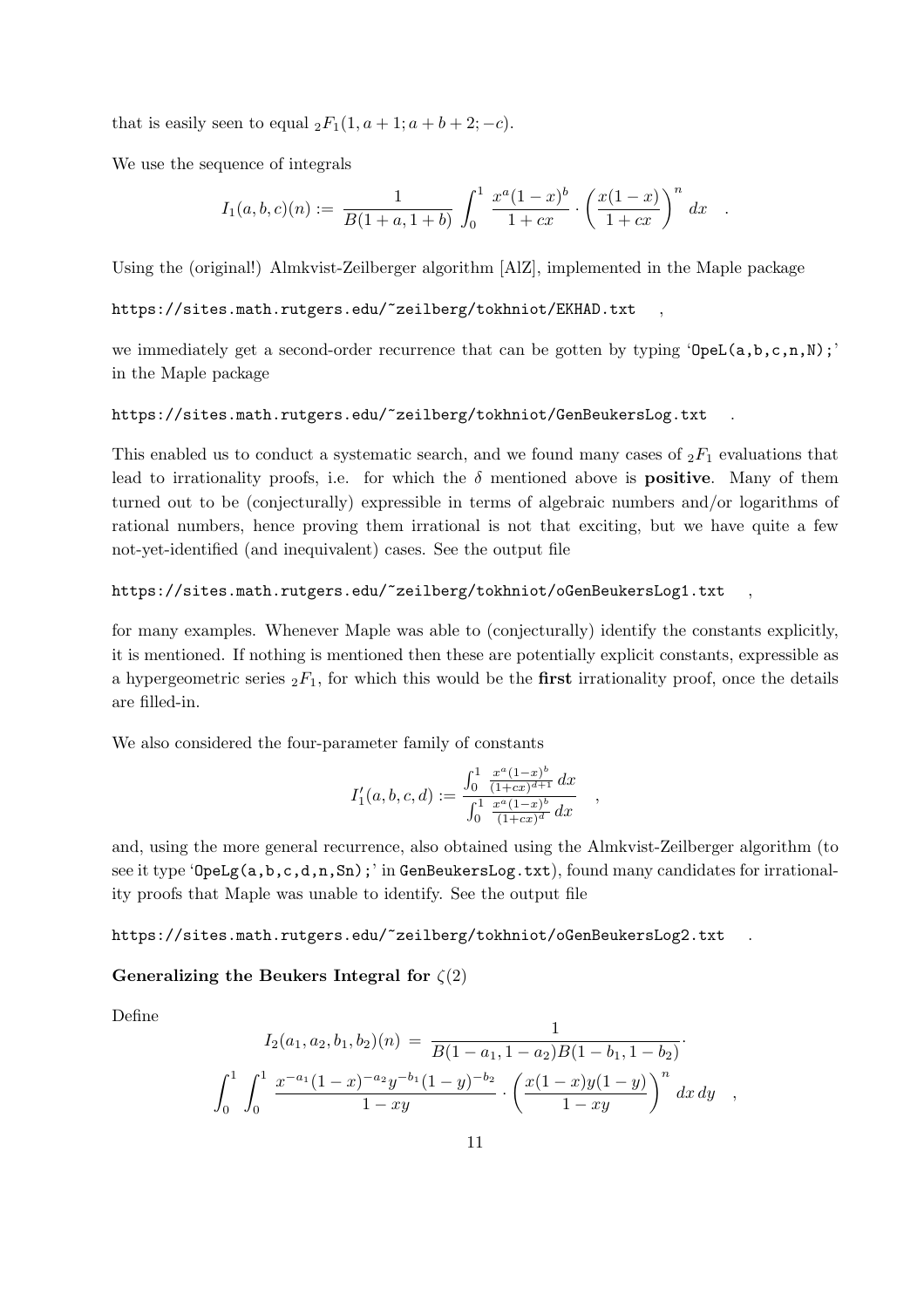that happens to satisfy a linear-recurrence equation of second order, yielding Diophantine approximations to the constant  $I_2(a_1, a_2, b_1, b_2)(0)$ , let's call it  $C_2(a_1, a_2, b_1, b_2)$ 

$$
C_2(a_1, a_2, b_1, b_2) = \frac{1}{B(1-a_1, 1-a_2)B(1-b_1, 1-b_2)} \int_0^1 \int_0^1 \frac{x^{-a_1}(1-x)^{-a_2}y^{-b_1}(1-y)^{-b_2}}{1-xy} dx dy.
$$

It is readily seen that

$$
C_2(a_1, a_2, b_1, b_2) = {}_3F_2\left(\begin{array}{rrr}1 & 1-a_1 & -b_1+1\\2-a_1-a_2 & 2-b_1-b_2\end{array}; 1\right) .
$$

Most choices of random  $a_1, a_2, b_1, b_2$  yield disappointing, negative  $\delta$ 's, just like  $C_2(\frac{1}{2})$  $\frac{1}{2}$ , 0, 0,  $\frac{1}{2}$  $(\frac{1}{2})$  (alias 8 times the Catalan constant), but a systematic search yielded several hundred candidates that produce positive  $\delta$ 's and hence would produce irrationality proofs. Alas, many of them were conjecturally equivalent to each other via a fractional-linear transformation with integer coefficients,  $C \to \frac{a+bC}{c+dC}$ , with a, b, c, d integers, hence the facts that they are irrational are equivalent. Nevertheless we found quite a few that are (conjecturally) not equivalent to each other. Modulo filling-in some details, they lead to irrationality proofs. Amongst them some were (conjecturally) identified by Maple to be either algebraic, or logarithms of rational numbers, for which irrationality proofs exist for thousands of years (in case of  $\sqrt{2}$  and  $\sqrt{3}$  etc.), or a few hundred years (in case of log 2, etc.).

But some of them Maple was unable to identify, so potentially our (sketches) of proofs would be the first irrationality proofs.

# Beukers  $\zeta(2)$  Tweaks That produced Irrationality Proofs with Identified Constants

#### Denominator 2

We first searched for  $C_2(a_1, a_2, b_1, b_2)$  where the parameters  $a_1, a_2, b_1, b_2$  have denominator 2, there were quite a few of them, but they were all conjecturally equivalent to each other. Here is one of them:

•  $C_2(0,0,\frac{1}{2})$  $(\frac{1}{2}, 0) = {}_{3}F_{2}(1, 1, 1/2; 2, 3/2; 1)$ , alias  $2 \log 2$ .

## Denominator 3

There were also quite a few where the parameters  $a_1, a_2, b_1, b_2$  have denominator 3, but again they were all equivalent to each other, featuring  $\pi\sqrt{3}$ . Here is one of them.

•  $C_2(0,0,\frac{1}{3})$  $\frac{1}{3}, -\frac{2}{3}$  $\frac{2}{3}$ ) = <sub>3</sub> $F_2(1, 1, 2/3; 2, 7/3; 1)$ , alias (conjecturally)  $-6 + 4\pi\sqrt{3}/3$ .

#### Denominator 4

There were also quite a few where the parameters  $a_1, a_2, b_1, b_2$  have denominator 4, but again they were all equivalent to each other, featuring  $\sqrt{2}$ , yielding a new proof of the irrationality of  $\sqrt{2}$  (for what it is worth). Here is one of them.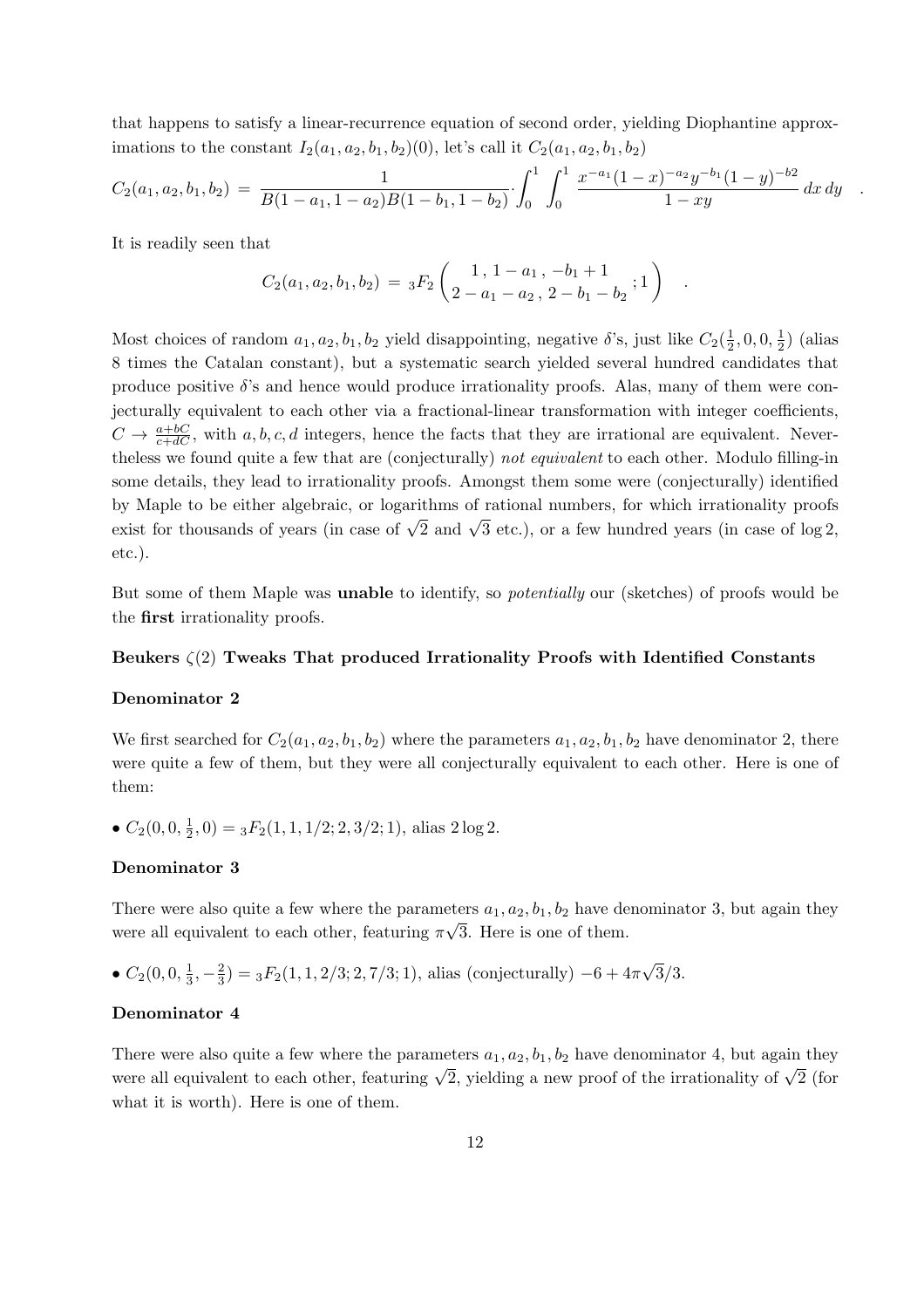•  $C_2(-\frac{3}{4})$  $\frac{3}{4}, -\frac{3}{4}$  $\frac{3}{4}, -\frac{1}{4}$  $\frac{1}{4}$ ,  $-\frac{3}{4}$  $\frac{3}{4}$ ) = <sub>3</sub> $F_2(1, 7/4, 5/4; 7/2, 3; 1)$ , alias (conjecturally) -240 +  $\frac{512}{3}$  $\sqrt{2}$ .

## Denominator 5

There were also quite a few where the parameters  $a_1, a_2, b_1, b_2$  have denominator 5, but again they were all equivalent to each other, featuring  $\sqrt{5}$ , yielding a new proof of the irrationality of  $\sqrt{5}$  (for what it is worth). Here is one of them.

• 
$$
C_2(-\frac{4}{5}, -\frac{4}{5}, -\frac{2}{5}, -\frac{3}{5}) = {}_3F_2(1, 9/5, 7/5; 18/5, 3; 1)
$$
, alias (conjecturally)  $-\frac{845}{2} + \frac{2275}{12} \sqrt{5}$ 

## Denominator 6 with identified constants

We found two equivalence classes where the parameters  $a_1, a_2, b_1, b_2$  have denominator 6, for which the constants were identified. Here are one from each class.

•  $C_2(-5/6, -5/6, -1/2, -1/2) = {}_3F_2(1, 11/6, 3/2; 11/3, 3; 1)$ , alias (conjecturally)  $-\frac{1344}{5} + \frac{16384\sqrt{3}}{105}$ 105

• 
$$
C_2(-5/6, -5/6, -1/3, -2/3) = {}_3F_2(1, 11/6, 4/3; 11/3, 3; 1)
$$
, alias (conjecturally)  $\frac{9722^{2/3}}{5} - \frac{1536}{5}$ 

#### denominator 7 with identified constants

We found two cases where the parameters  $a_1, a_2, b_1, b_2$  have denominator 7, for which the constants were identified.

•  $C_2(-6/7, -6/7, -4/7, -3/7) = {}_3F_2(1, 13/7, 11/7; 26/7, 3; 1)$ , alias (conjecturally) the positive root of  $13824 x^3 - 2757888 x^2 - 10737789048 x + 16108505539 = 0$ .

•  $C_2(-6/7, -1/7, 4/7, 2/7) = {}_3F_2(1, 13/7, 3/7; 3, 8/7; 1)$ , alias (conjecturally) the positive root of  $2299968 x^3 + 7074144 x^2 - 11234916 x - 12663217 = 0$ 

# Beukers  $\zeta(2)$  Tweaks That produced Irrationality Proofs with Not-Yet-Identified Constants (and Hence Candidates for First Irrationality Proofs)

For the following constants, Maple was unable to identify, and we have potentially the first irrationality proofs of these constants.

#### Denominator 6 with not yet identified constants

We found two cases (up to equivalence):

•  $C_2(0, -1/2, 1/6, -1/2) = {}_3F_2(1, 1, 5/6; 5/2, 7/3; 1)$ 

While Maple was unable to identify this constant, Mathematica came up with  $-24 - \frac{81\sqrt{\pi}\Gamma(7/3)}{\Gamma(-1/6)}$ .

• 
$$
C_2(-2/3, -1/2, 1/2, -1/2) = {}_3F_2(1, 5/3, 1/2; 19/6, 2; 1)
$$

While Maple was unable to identify this constant, Mathematica came up with  $\frac{13}{2} - \frac{6\Gamma(19/6)}{\sqrt{\pi}\Gamma(8/3)}$ .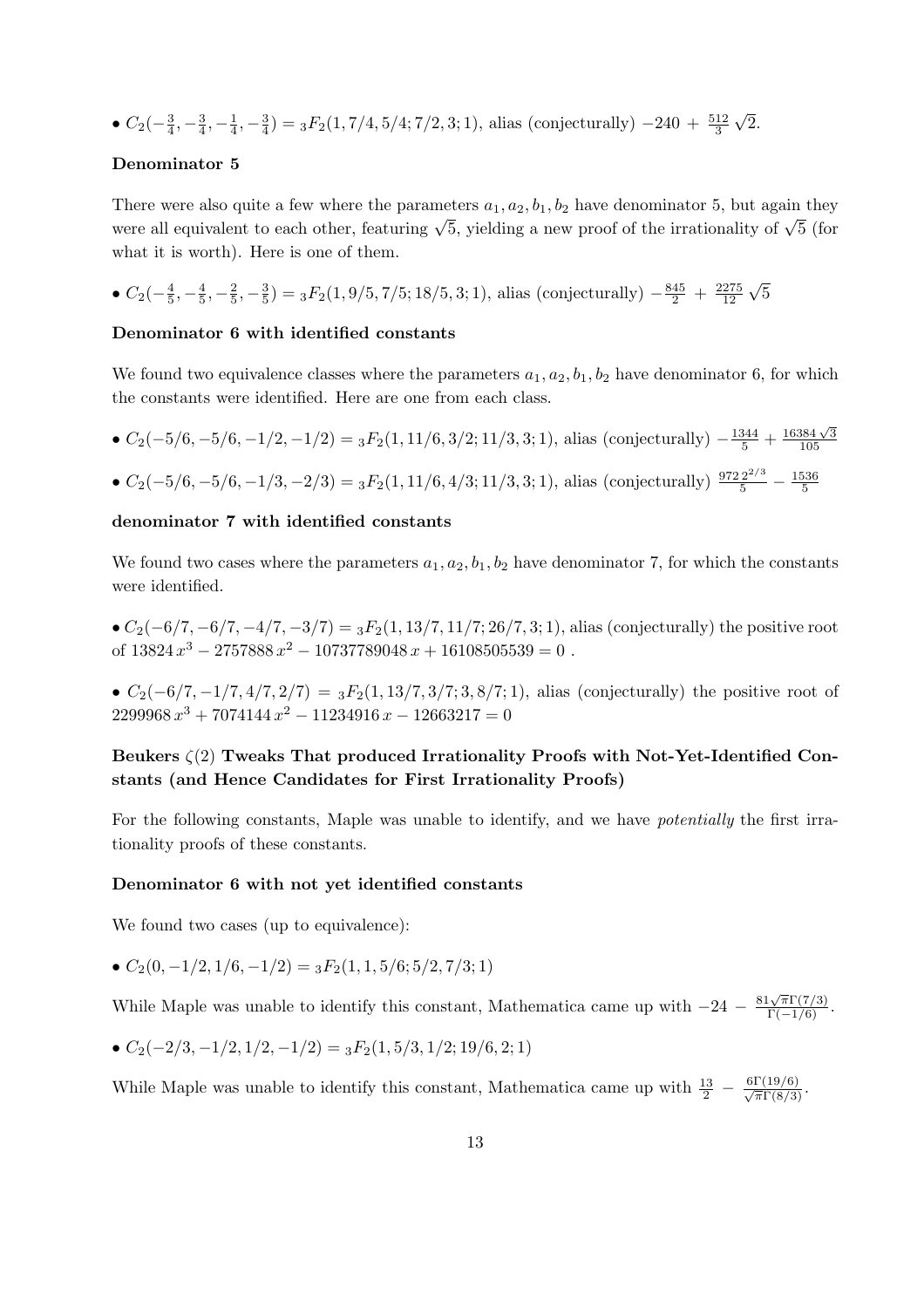#### Denominator 7 with not yet identified constants

We found six cases (up to equivalence):

- $C_2(-6/7, -6/7, -4/7, -5/7) = {}_3F_2(1, 13/7, 11/7; 26/7, 23/7; 1)$
- $C_2(-6/7, -5/7, -3/7, -5/7) = {}_3F_2(1, 13/7, 10/7; 25/7, 22/7; 1)$
- $C_2(-6/7, -5/7, -2/7, -1/7) = {}_3F_2(1, 13/7, 9/7; 25/7, 17/7; 1)$
- $C_2(-6/7, -4/7, -1/7, -1/7) = {}_3F_2(1, 13/7, 8/7; 24/7, 16/7; 1)$
- $C_2(-6/7, -3/7, -5/7, -3/7) = {}_3F_2(1, 13/7, 12/7; 23/7, 22/7; 1)$
- $C_2(-5/7, -3/7, -4/7, -2/7) = {}_3F_2(1, 12/7, 11/7; 22/7, 20/7; 1)$

For each of them, to get the corresponding theorem and proof, use procedure TheoremZ2 in the Maple pacgage GenBeukersZeta2.txt.

To get a statement and full proof (modulo a divisibility lemma) type , in GenBeukersZeta2.txt

TheoremZ2(a1,a2,b1,b2,K,0):

with K at least 2000. For example, for the last constant in the above list  ${}_3F_2(1, 12/7, 11/7; 22/7, 20/7; 1)$ , type

TheoremZ2( $-5/7$ ,  $-3/7$ ,  $-4/7$ ,  $-2/7$ ,  $3000.0$ ):

For more details (the recurrences, the estimated irrationality measures, the initial conditions) see the output file

https://sites.math.rutgers.edu/~zeilberg/tokhniot/oGenBeukersZeta2g.txt

## Generalizing the Beukers Integral for  $\zeta(3)$

The natural extension would be the six-parameter family (but now we make the exponents positive)

$$
\frac{1}{B(1+a_1, 1+a_2)B(1+b_1, 1+b_2)B(1+c_1, 1+c_2)}
$$

$$
\int_0^1 \int_0^1 \int_0^1 \frac{x^{a_1}(1-x)^{a_2}y^{b_1}(1-y)^{b_2}z^{c_1}(1-z)^{c_2}}{1-z+xyz} \cdot \left(\frac{x(1-x)y(1-y)z(1-z)}{1-z+xyz}\right)^n dx dy dz.
$$

However, for arbitrary  $a_1, a_2, b_1, b_2, c_1, c_2$  the recurrence is third order. (Wadim Zudilin pointed out that this may be related to the work of Rhin and Viola in [RV]).

Also, empirically, we did not find many promising cases. Instead, let's define

$$
J_3(a_1,a_2,b_1,b_2,c_1,c_2;e)(n)
$$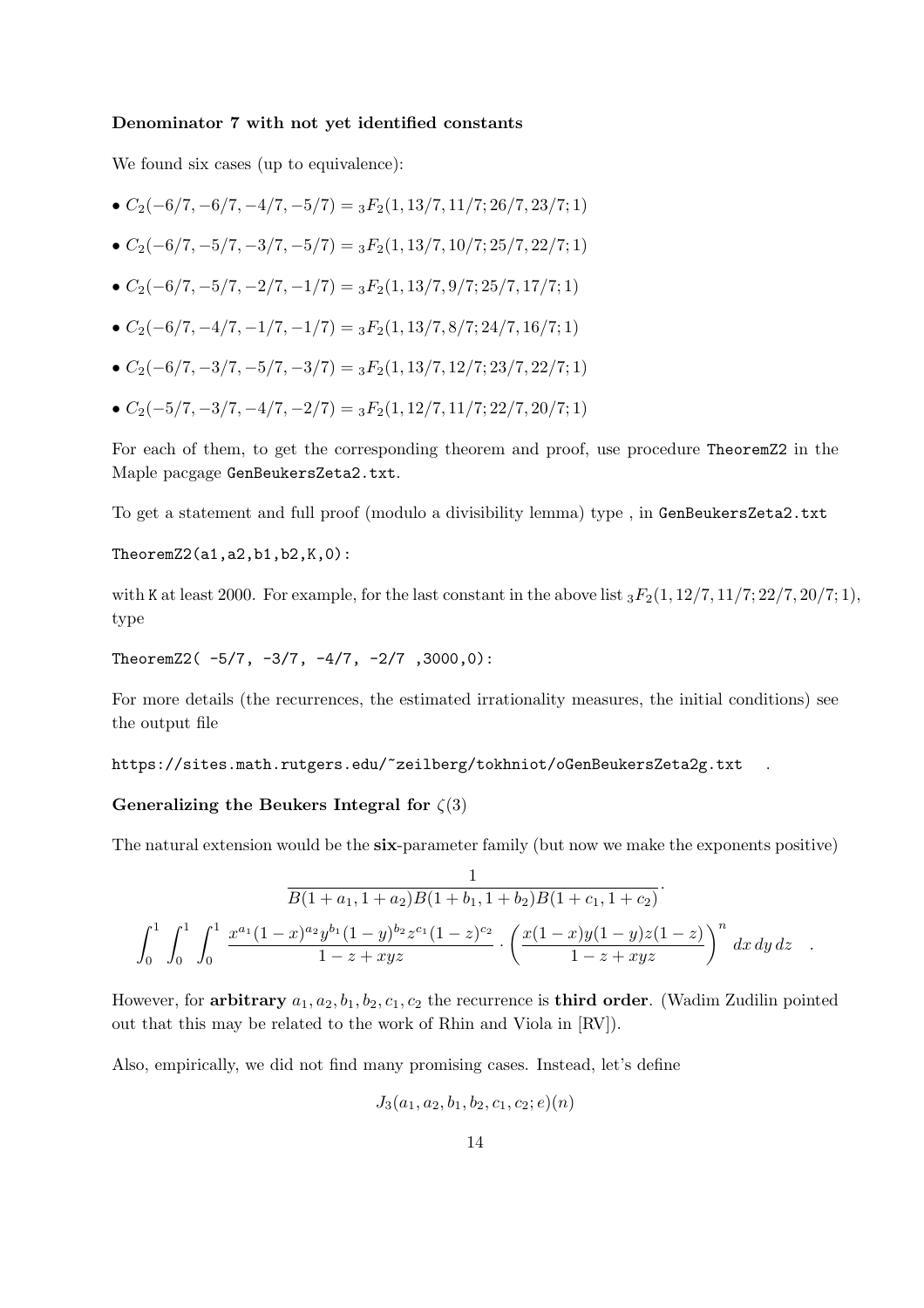$$
\int_0^1 \int_0^1 \int_0^1 \frac{x^{a_1}(1-x)^{a_2}y^{b_1}(1-y)^{b_2}z^{c_1}(1-z)^{c_2}}{(1-z+xyz)^e} \cdot \left(\frac{x(1-x)y(1-y)z(1-z)}{1-z+xyz}\right)^n dx dy dz.
$$

and

$$
I_3(a_1, a_2, b_1, b_2, c_1, c_2; e)(n) := \frac{J_3(a_1, a_2, b_1, b_2, c_1, c_2; e + 1)(n)}{J_3(a_1, a_2, b_1, b_2, c_1, c_2; e)(0)}
$$

The family of constants that we hope to prove irrationality is the seven-parameter:

$$
I_3(a_1, a_2, b_1, b_2, c_1, c_2; e)(0) = \frac{\int_0^1 \int_0^1 \int_0^1 \frac{x^{a_1}(1-x)^{a_2}y^{b_1}(1-y)^{b_2}z^{c_1}(1-z)^{c_2}}{(1-z+xyz)^{e+1}} dx dy dz}{\int_0^1 \int_0^1 \int_0^1 \frac{x^{a_1}(1-x)^{a_2}y^{b_1}(1-y)^{b_2}z^{c_1}(1-z)^{c_2}}{(1-z+xyz)^{e}} dx dy dz}
$$

Of course, for this more general, 7-parameter, family, there is no second-order recurrence, but rather a third-order one. But to our delight, we found a five-parameter family, let's call it

.

.

$$
K(a, b, c, d, e)(n) := I_3(b, c, e, a, a, c, d)(n) .
$$

Spelled-out, our five-parameter family of constants is

$$
K(a, b, c, d, e)(0) =
$$
  

$$
\int_0^1 \int_0^1 \int_0^1 \frac{x^b (1-x)^c y^e (1-y)^a z^a (1-z)^c}{(1-z+xyz)^{d+1}} dx dy dz
$$
  

$$
\int_0^1 \int_0^1 \int_0^1 \frac{x^b (1-x)^c y^e (1-y)^a z^a (1-z)^c}{(1-z+xyz)^d} dx dy dz
$$

Now we found (see the section on finding recurrences below) a general second-order recurrence, that is too complicated to display here in full generality, but can be seen by typing

## OPEZ3(a,b,c,d,e,n,Sn);

In the Maple package GenBeukersZeta3.txt. This enabled us, for each specific, numeric specialization of the parameters  $a, b, c, d, e$  to quickly find the relevant recurrence, and systematically search for those that give positive  $\delta$ . Once again, many of them turned out to be (conjecturally) equivalent to each other.

#### Denominator 2:

We only found one class, up to equivalence, all related to log 2. One of them is

$$
K(0,0,0,1/2,1/2) = I_3(0,0,1/2,0,0,0,1/2) ,
$$

that is not that exciting since it is (conjecturally) equal to  $-\frac{2-4 \log(2)}{3-4 \log(2)}$ .

For details, type TheoremZ3(0,0,0,1/2,1/2,3000,0); in GenBeukersZeta3.txt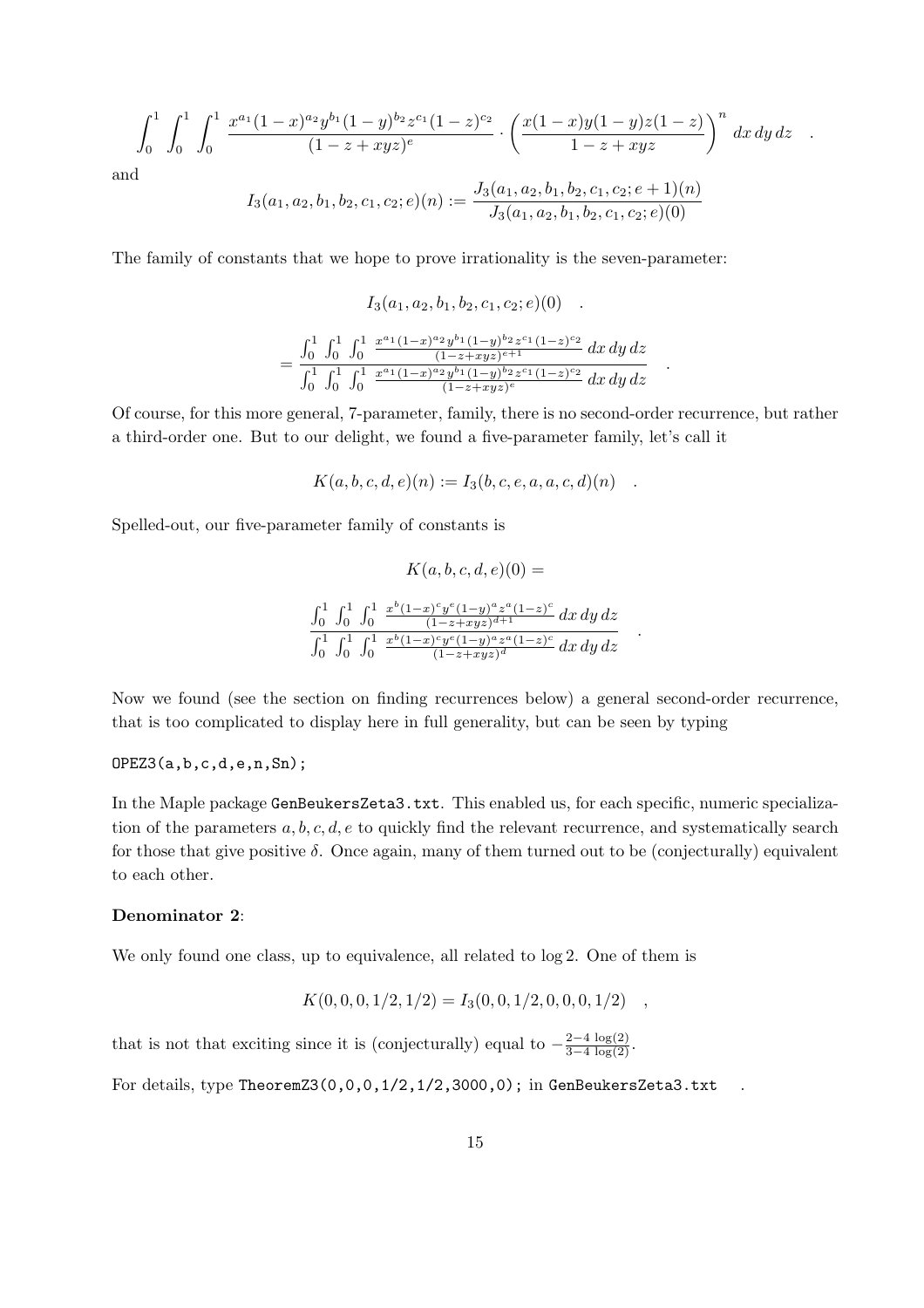## Denominator 3:

We found three inequivalent classes, none of them Maple was able to identify.

$$
K(0,0,0,1/3,2/3) = I_3(0,0,2/3,0,0,0,1/3)
$$

for details, type TheoremZ3 $(0,0,0,1/3,2/3,3000,0)$ ; in GenBeukersZeta3.txt.

$$
K(0,0,0,2/3,1/3) = I_3(0,0,1/3,0,0,0,2/3)
$$

for details, type TheoremZ3( $0, 0, 0, 2/3, 1/3, 3000, 0$ ); in GenBeukersZeta3.txt.

$$
K(0, 1/3, 2/3, 1/3, 2/3) = I_3(0, 0, 1/3, 0, 0, 0, 2/3) ,
$$

for details, type TheoremZ3(0,1/3,2/3,1/3,2/3,3000,0); in GenBeukersZeta3.txt,

These three constants are **candidates** for **'first-ever-irrationality proof'**.

Denominator 4: We only found one family, all expressible in terms of log 2. Here is one of them.

For example

$$
K(0, 1/2, 0, 1/4, 3/4) = I_3(1/2, 0, 3/4, 0, 0, 0, 1/4)
$$

that, conjecturally equals  $-\frac{-30+45 \log(2)}{-11+15 \log(2)}$ .

For details, type TheoremZ3(0,1/2,0,1/4,3/4,3000,0); in GenBeukersZeta3.txt.

Denominator 5: We only found one family, up to equivalence, but Maple was unable to identify the constant. So it is potentially the first irrationality proof of that constant

$$
K(0, 1/5, 0, 3/5, 2/5) = I_3(1/5, 0, 2/5, 0, 0, 0, 3/5) .
$$

For details, type TheoremZ3(0,1/5,0,3/5,2/5,3000,0); in GenBeukersZeta3.txt.

Denominator 6: We found three families, up to equivalence, none of which Maple was able to identify. Once again, these are candidates for first-ever irrationality proofs for these constants.

$$
K(0,1/2,1/2,1/3,1/6) = I_3(1/2,1/2,1/6,0,0,1/2,1/3)
$$

For details, type TheoremZ3(0,1/2,1/2,1/3,1/6,3000,0); in GenBeukersZeta3.txt.

$$
K(0,1/2,1/2,1/6,1/3) = I_3(1/2,1/2,1/3,0,0,1/2,1/6)
$$

For details, type TheoremZ3( $0,1/2,1/2,1/6,1/3,3000,0$ ); in GenBeukersZeta3.txt.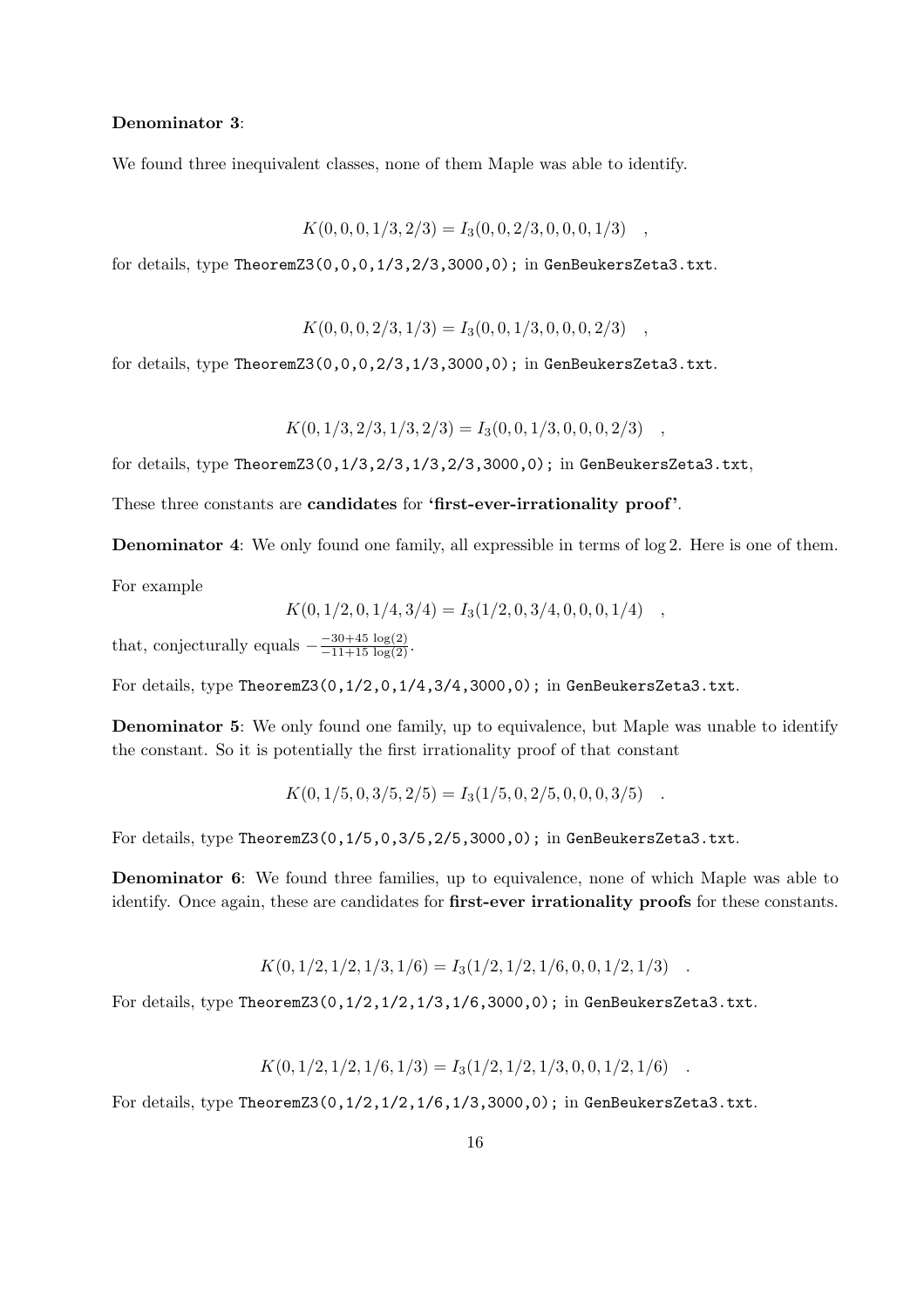$$
K(1/3, 0, 2/3, 1/2, 5/6) = I_3(0, 2/3, 5/6, 1/3, 1/3, 2/3, 1/2) .
$$

For details, type TheoremZ3( $1/3,0,2/3,1/2,5/6,3000,0$ ); in GenBeukersZeta3.txt.

Denominator 7: We found five families, up to equivalence, none of which Maple was able to identify. Once again, these are candidates for first-ever irrationality proofs for these constants.

 $K(1/7, 0, 2/7, 3/7, 4/7) = I_3(0, 2/7, 4/7, 1/7, 1/7, 2/7, 3/7)$ .

For details, type TheoremZ3(1/7,0,2/7,3/7,4/7,3000,0); in GenBeukersZeta3.txt.

$$
K(1/7,0,2/7,5/7,3/7) = I_3(0,2/7,3/7,1/7,1/7,2/7,5/7)
$$

For details, type TheoremZ3(1/7,0,2/7,5/7,3/7,3000,0); in GenBeukersZeta3.txt.

 $K(1/7, 0, 3/7, 4/7, 5/7) = I_3(0, 3/7, 5/7, 1/7, 1/7, 3/7, 4/7)$ .

For details, type TheoremZ3(1/7,0,3/7,4/7,5/7,3000,0); in GenBeukersZeta3.txt.

$$
K(1/7,0,4/7,2/7,5/7) = I_3(0,4/7,5/7,1/7,1/7,4/7,2/7)
$$

For details, type TheoremZ3(1/7,0,4/7,2/7,5/7,3000,0); in GenBeukersZeta3.txt.

$$
K(2/7,0,3/7,4/7,5/7) = I_3(0,3/7,5/7,2/7,2/7,3/7,4/7)
$$

For details, type TheoremZ3(2/7,0,3/7,4/7,5/7,3000,0); in GenBeukersZeta3.txt.

If you don't have Maple, you can look at the output file

## https://sites.math.rutgers.edu/~zeilberg/tokhniot/oGenBeukersZeta3All.txt

that gives detailed sketches of irrationality proofs of all the above constants, some with conjectured integer-ating factors.

#### Guessing an INTEGER-ating factor

In the original Beukers cases the integer-ating factor was easy to conjecture, and even to prove. For  $\zeta(2)$  it was  $lcm(1 \ldots n)^2$ , and for  $\zeta(3)$  it was  $lcm(1 \ldots n)^3$ . For the Alladi-Robinson case of log 2 it was even simpler,  $lcm(1...n)$ .

But in other cases it is much more complicated. A natural 'atomic' object is, given a modulo M, a subset C of  $\{0, ..., M-1\}$ , rational numbers  $e_1, e_2$  between 0 and 1, rational numbers  $e_3, e_4$ , the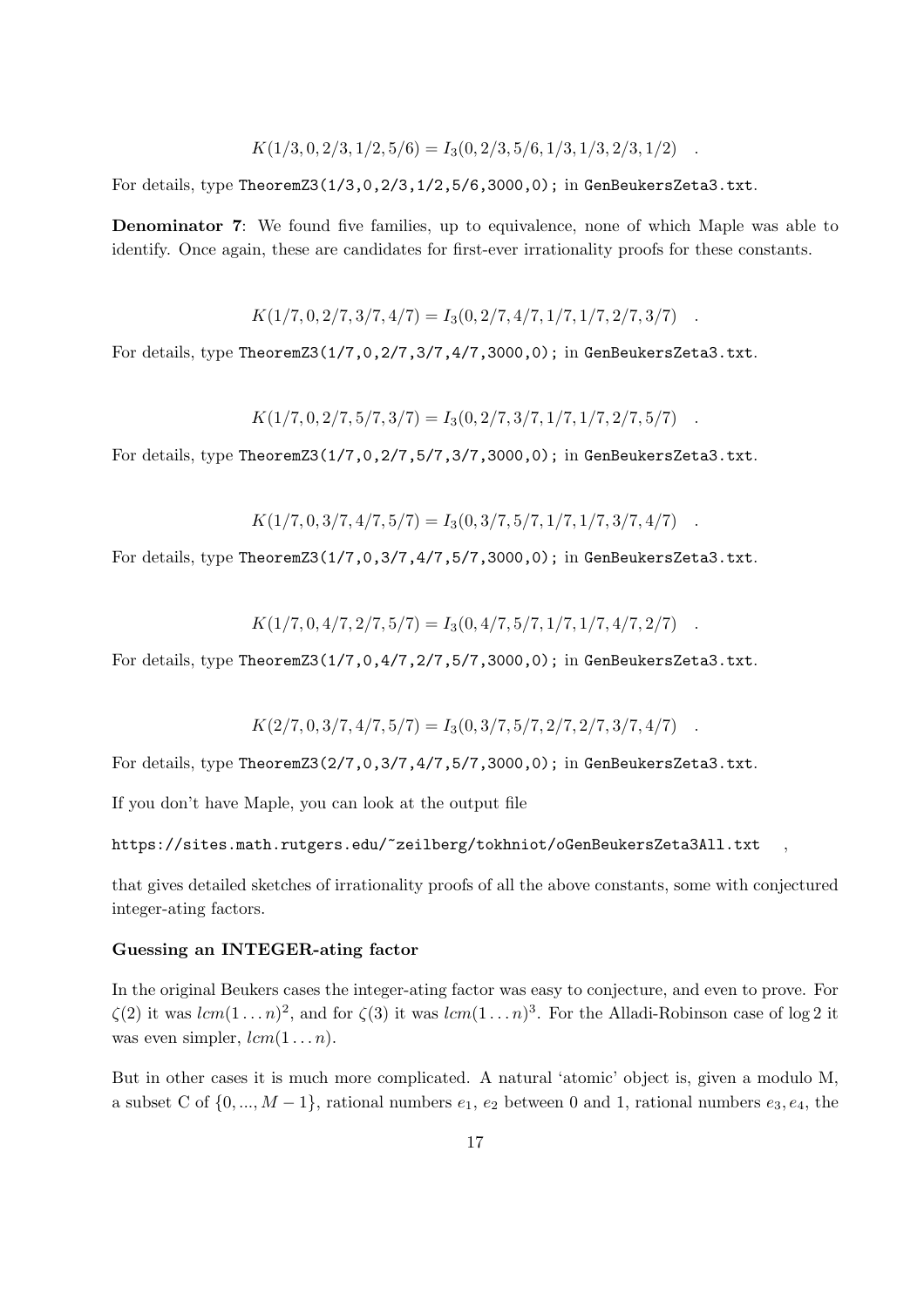following quantity, for positive integers  $n$ 

$$
Pp(e_1, e_2, e_3, e_4, C, M; n) := \prod_p p \quad ,
$$

where p ranges over all primes such that (let  ${a}$  be the fractional part of a, i.e.  $a - |a|$ )

- $e_1 < \{n/p\} < e_2$
- $e_3 < p/n < e_4$
- p mod  $M \in C$

Using the prime number theorem, it follows (see e.g. [Zu2]) that

$$
\lim_{n \to \infty} \frac{\log Pp(e_1, e_2, e_3, e_4, C, M; n)}{n}
$$

,

can be evaluated exactly, in terms of the function  $\Psi(x) = \frac{\Gamma'(x)}{\Gamma(x)}$  $\frac{\Gamma(x)}{\Gamma(x)}$  (see procedure PpGlimit in the Maple packages) thereby giving an exact value for the quantity  $\delta$  whose positivity implies irrationality.

Of course, one still needs to rigorously prove that the conjectured integer-ating factor is indeed correct.

#### Looking under the hood: On Recurrence Equations

For 'secrets from the kitchen' on how we found the second-order, four-parameter recurrence operator

OPEZ2(a1,a2,b1,b2,n,N) in the Maple package GenBeukersZeta2.txt, that was the engine driving the  $\zeta(2)$  tweaks, and more impressively, the five-parameter second-order recurrence operator  $OPEZ3(a,b,c,d,e,n,N)$  in the Maple package GenBeukersZeta3.txt, that was the engine driving the  $\zeta(3)$  tweaks, the reader is referred to the stand-alone appendix available from the following url:

#### https://sites.math.rutgers.edu/~zeilberg/mamarim/mamarimPDF/beukersAppendix.pdf

## Other Variations on Apéry's theme

Other attempts to use Apéry's brilliant insight are [Ze2][Ze3][ZeZu1]. Recently Marc Chamberland and Armin Straub [CS] explored other fascinating aspects of the Apéry numbers, not related to irrationality.

## Conclusion and Future Work

We believe that symbolic computational methods have great potential in irrationality proofs, in particular, and number theory in general. In this article we confined attention to approximating sequences that arise from second-order recurrences. The problem with higher order recurrences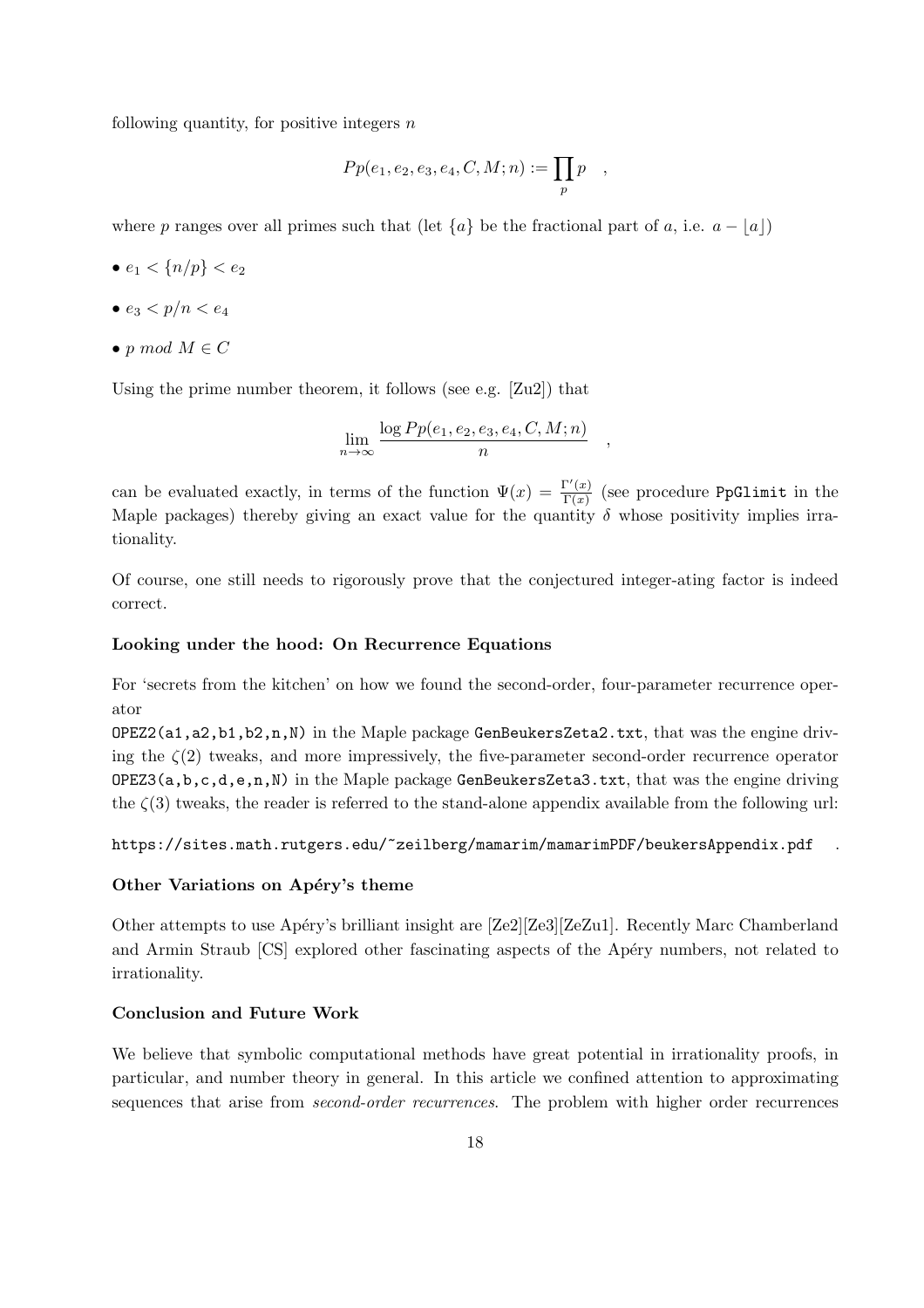is that one gets linear combinations with rational coefficients of *several* constants, but if you can get two different such sequences coming from third-order recurrences, both featuring the same two constants, then the present method may be applicable. More generally if you have a  $k$ -th order recurrences, you need  $k - 1$  different integrals.

The general methodology of this article can be called Combinatorial Number Theory, but not in the usual sense, but rather as an analog of Combinatorial Chemistry, where one tries out many potential chemical compounds, most of them useless, but since computers are so fast, we can afford to generate lots of cases and pick the wheat from the chaff.

## Encore: Hypergeometric challenges

As a tangent, we (or rather Maple) discovered many exact  ${}_{3}F_2(1)$  evaluations. Recall that the Zeilberger algorithm can prove hypergemoetric identities only if there is at least one free parameter. For a specific  ${}_{3}F_{2}(a_1 a_2 a_3; b_1 b_2; 1)$ , with numeric parameters, it is useless. Of course, it is sometimes possible to introduce such a parameter in order to conjecture a general identity, valid for 'infinitely' many  $n$ , and then specialize  $n$  to a specific value, but this remains an art rather than a science. The output file

#### https://sites.math.rutgers.edu/~zeilberg/tokhniot/oGenBeukersZeta2f.txt

contains many such conjectured evaluations, (very possibly many of them are equivalent via a hypergeometric transformation rule) and we challenge Wadim Zudilin, the birthday boy, or anyone else, to prove them.

## Happy Ending

The birthday boy brilliantly met the challenges! See his brilliant note [Zu3].

#### References

[AR] Krishna Alladi and Michael L. Robinson, Legendre polynomials and irrationality, J. Reine Angew. Math. 318 (1980), 137-155.

[AlZ] Gert Almkvist and Doron Zeilberger, The method of differentiating under the integral sign, J. Symbolic Computation 10, 571-591 (1990).

https://sites.math.rutgers.edu/~zeilberg/mamarim/mamarimhtml/duis.html

[ApaZ] Moa Apagodu and Doron Zeilberger, Multi-variable Zeilberger and Almkvist-Zeilberger algorithms and the sharpening of Wilf-Zeilberger Theory , Adv. Appl. Math. 37 (2006)(Special Regev issue), 139-152.

https://sites.math.rutgers.edu/~zeilberg/mamarim/mamarimhtml/multiZ.html .

 $[A \text{pe}]$  Roger Apéry, "Interpolation de fractions continues et irrationalité de certaine constantes" Bulletin de la section des sciences du C.T.H.S. #3 p. 37-53, 1981.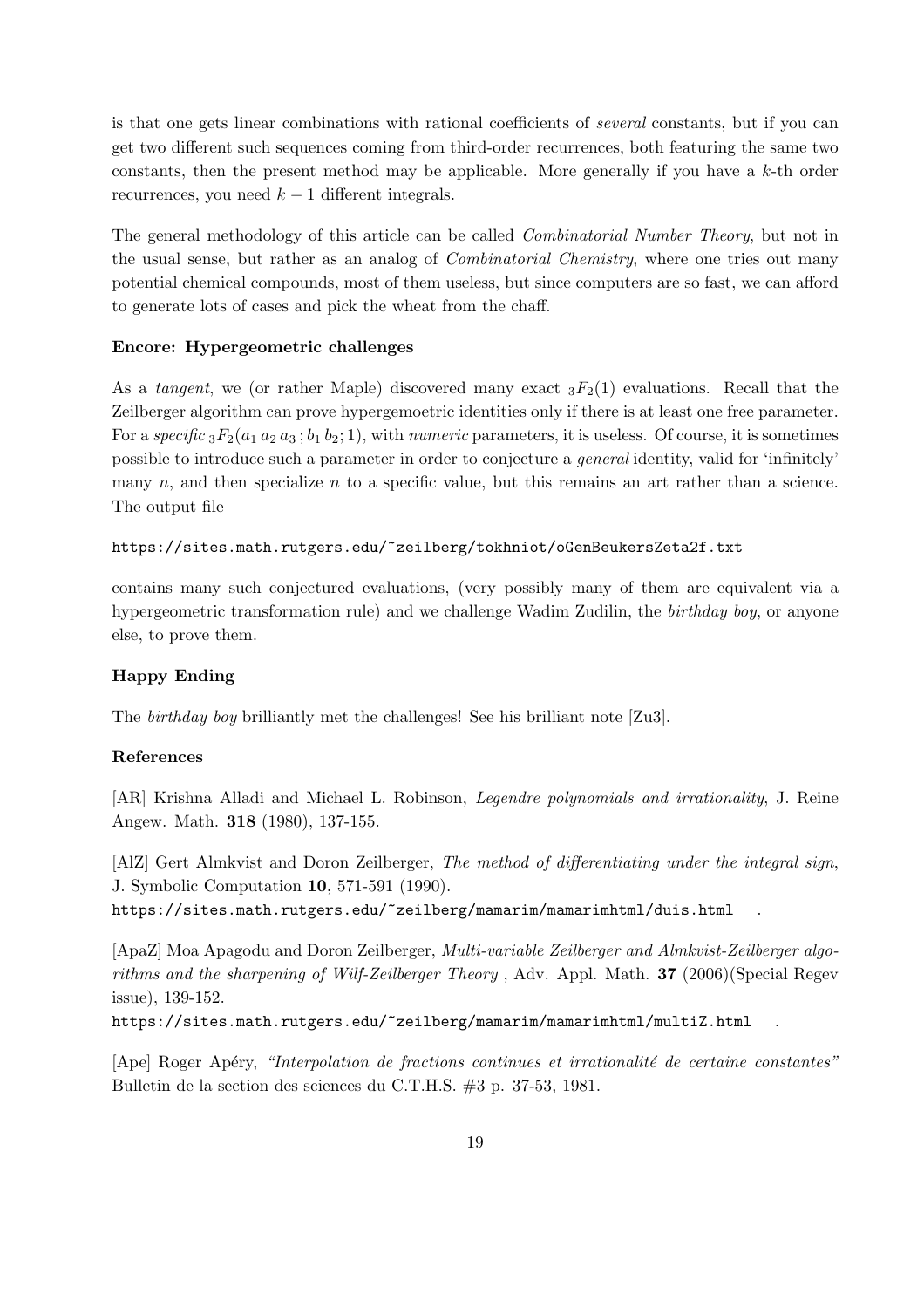[B] Frits Beukers, A note on the irrationality of  $\zeta(2)$  and  $\zeta(3)$ , Bull. London Math. Soc. 11 (1979), 268-272.

[CS] Marc Chamberland and Armin Straub, Apéry limits: Experiments and Proofs, arxiv:2001.034400v1, 6 Nov 2020.

https://arxiv.org/abs/2011.03400 .

[H] Professor David Hilbert, Mathematical Problems [Lecture delivered before the International Congress of Mathematicians at Paris in 1900], translated by Dr. Mary Winston Newson, Bulletin of the American Mathematica Society 8 (1902), 437-479.

https://www.ams.org/journals/bull/2000-37-04/S0273-0979-00-00881-8/S0273-0979-00-00881- 8.pdf .

[K] Christoph Koutschan, Advanced applications of the holonomic systems approach, PhD thesis, Research Institute for Symbolic Computation (RISC), Johannes Kepler University, Linz, Austria, 2009.

http://www.koutschan.de/publ/Koutschan09/thesisKoutschan.pdf,

http://www.risc.jku.at/research/combinat/software/HolonomicFunctions/ .

[N] Yu. V. Nesterenko, On Catalan's constant, Proceedings of the Steklov Institute of Mathematics 292 (2016), 153-170.

[vdP] Alf van der Poorten, A proof that Euler missed... Apéry's proof of the irrationality of  $\zeta(3)$ , Math. Intelligencer 1 (1979), 195-203.

[RV] Georges Rhin and Carlo Viola, The group structure of  $\zeta(3)$ , Acta Arithmetica, **97**(2001), 269-293.

[Ze1] Doron Zeilberger, A Holonomic systems approach to special functions identities, J. of Computational and Applied Math. 32, 321-368 (1990). https://sites.math.rutgers.edu/~zeilberg/mamarim/mamarimhtml/holonomic.html .

[Ze2] Doron Zeilberger, Computerized deconstruction, Adv. Applied Math. 30 (2003), 633-654. https://sites.math.rutgers.edu/~zeilberg/mamarim/mamarimhtml/derrida.html .

[Ze3] Doron Zeilberger, Searching for Apéry-style miracles [using, inter-alia, the amazing Almkvist-Zeilberger algorithm], Personal Journal of Shalosh B. Ekhad and Doron Zeilberger, https://sites.math.rutgers.edu/~zeilberg/mamarim/mamarimhtml/apery.html .

[ZeZu1] Doron Zeilberger, and Wadim Zudilin, Automatic discovery of irrationality proofs and irrationality measures, International Journal of Number Theory , published on-line before print, volume and page tbd. Also to appear in a book dedicated to Bruce Berndt. https://sites.math.rutgers.edu/~zeilberg/mamarim/mamarimhtml/gat.html .

[ZeZu2] Doron Zeilberger, and Wadim Zudilin, The irrationality measure of Pi is at most 7.103205334137...,